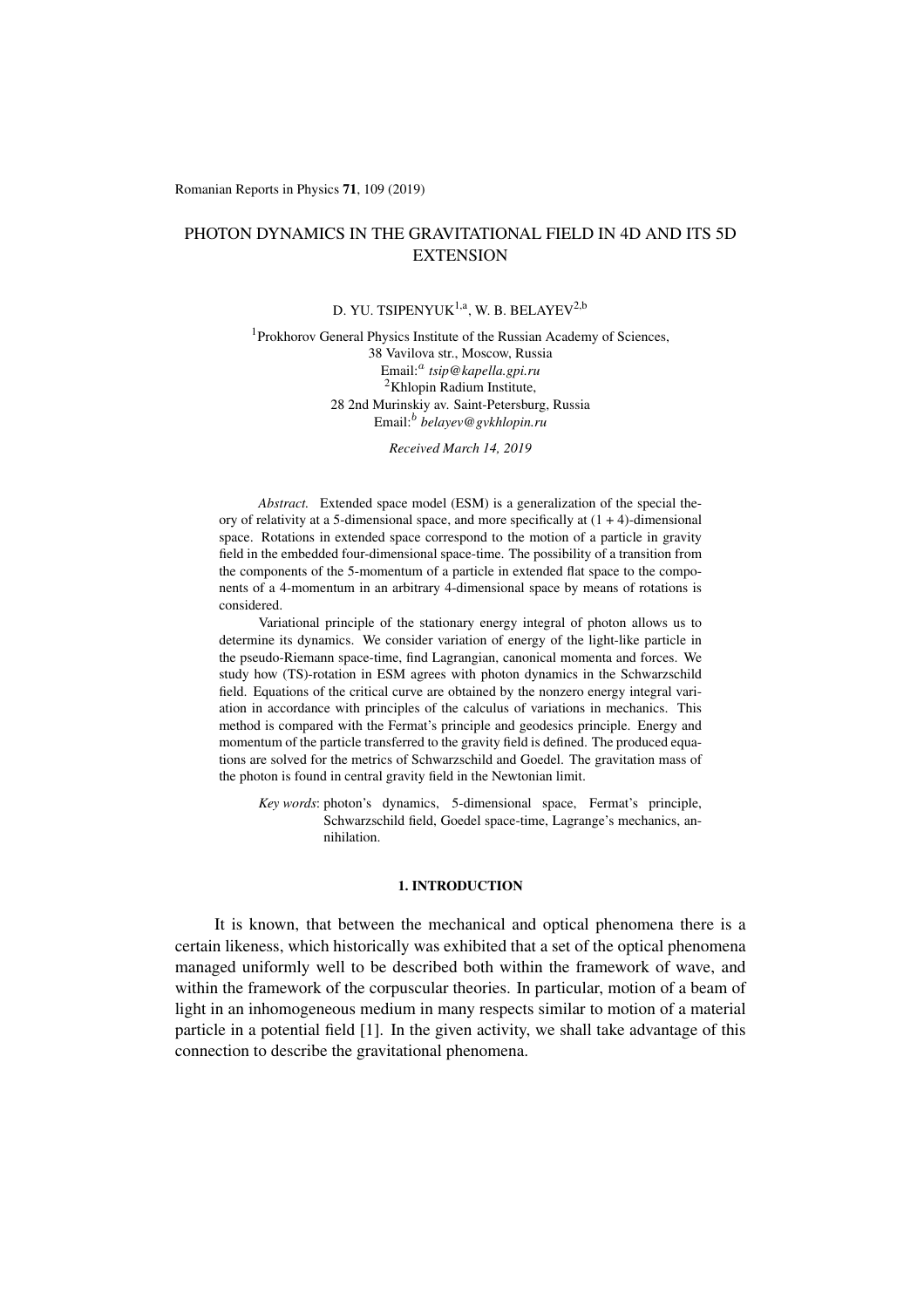The Fermat principle is the basis of geometric optics in media. It is also formulated for Riemannian space-time [2, 3]. In [4–6] it is proposed a variational principle of the stationary energy integral of a light-like particle, which does not lead to violation of the isotropy of light path and agrees with Fermat's principle for stationary gravitational fields. It is also applicable to non-stationary gravitational fields in which the particle motion is free. This approach is the choice of Lagrangian of the particle and the definition of canonical momenta and forces as its partial derivatives with respect to the velocities and coordinates in accordance with Lagrange's mechanics. A correspondence is established between the physical energy and momentum of the particle, determined from non-gravitational interactions, and the contravariant canonical momentum vector.

In [7–9] it is investigated a generalization of special theory of relativity in a 5-dimensional space  $G(1,4)$  with a metric  $(+ - - -)$  having an additional coordinate *s*. In ESM, in addition to the rotations in plane (TX) relating to the Lorentz transformations, the rotations in planes (TS) and (XS) are considered. In this paper we study how (TS)-rotation agrees with photon dynamics in the Schwarzschild field, which is analyzed using the principle of extreme energy of a light-like particle based on Lagrangian mechanics. The possibility of transition from the 5-momentum components of a particle to an extended space to the components of a 4-momentum in an arbitrary 4-dimensional space by means of a combination of rotations is considered.

#### 2. (TS)-ROTATION IN EXTENDED SPACE MODEL

In Minkowski space *M*(1*,*3) a 4-vector of energy and momentum

$$
\tilde{p} = \left(\frac{E}{c}, p_x, p_y, p_z\right) \tag{1}
$$

is associated to each particle [2]. In the extended space  $G(1,4)$  [7–9] it is completed to 5-vector

$$
\overline{p} = \left(\frac{E}{c}, p_x, p_y, p_z, mc\right),\tag{2}
$$

where *m* is a rest mass of the particle. In blank space in a fixed reference system there are two types of various objects with zero and nonzero masses. In space  $G(1,4)$  to them there corresponds 5-vectors

$$
\overline{p}_f = \left(\frac{\hbar\omega}{c}, \frac{\hbar\omega}{c}, 0\right) \tag{3}
$$

$$
\overline{p}_m = (mc, 0, mc). \tag{4}
$$

For simplicity we have recorded these vectors in  $(1 + 2)$ -dimensional space. The vector  $\bar{p}_f$  describes a photon with energy  $\hbar\omega$  and with speed *c*. The vector  $\bar{p}_m$  describes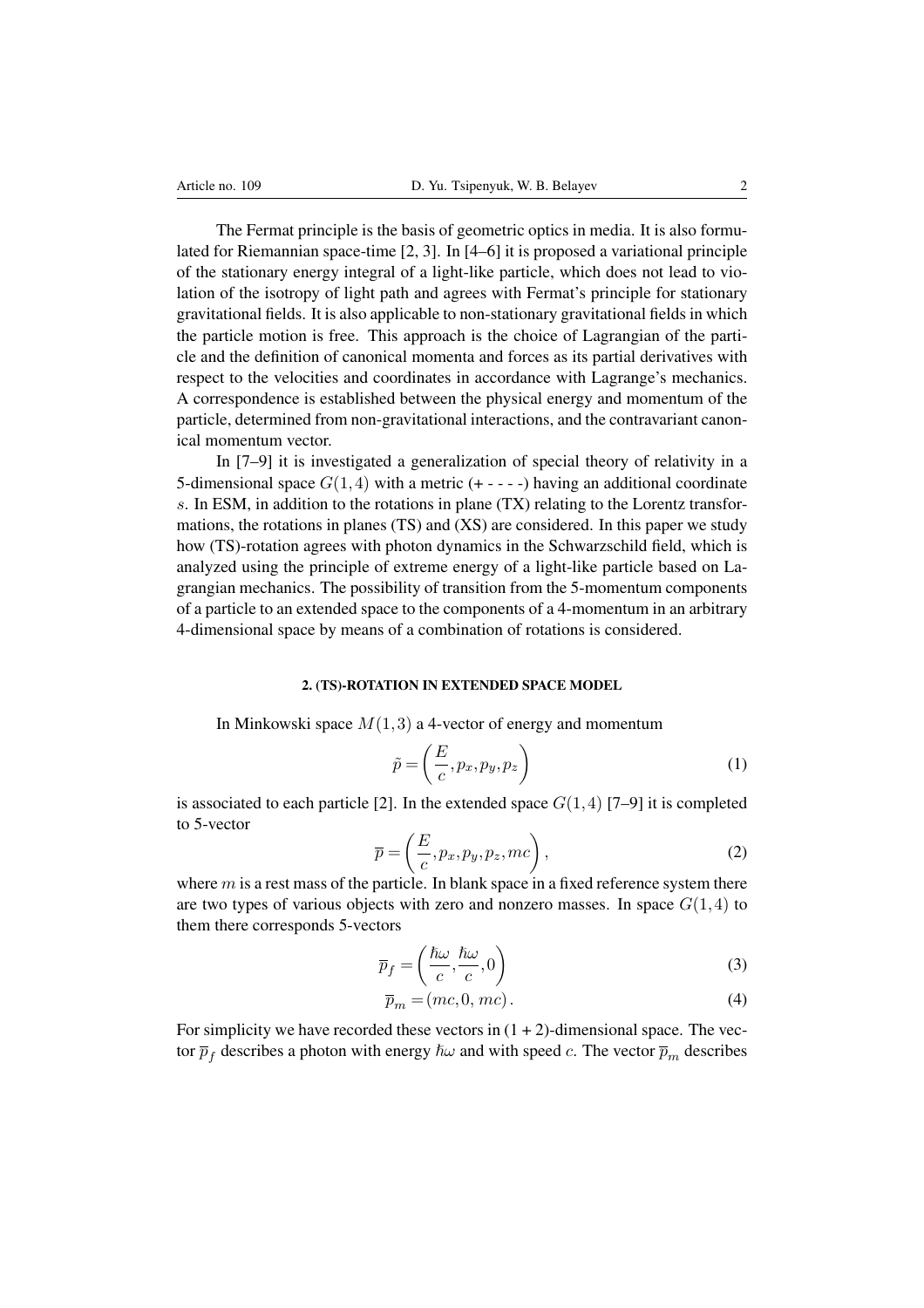a fixed particle with a rest mass *m*. Next we will consider the motion of a photon.

At hyperbolic rotations on an angle  $\theta$  in the plane (TS) the photon vector (4) will be transformed as follows:

$$
\left(\frac{\hbar\omega}{c}, \frac{\hbar\omega}{c}, 0\right) \rightarrow \left(\frac{\hbar\omega}{c}\cosh\theta, \frac{\hbar\omega}{c}, \frac{\hbar\omega}{c}\sinh\theta\right) = \left(\frac{\hbar\omega}{c}n, \frac{\hbar\omega}{c}, \frac{\hbar\omega}{c}\sqrt{n^2-1}\right).
$$
\n(5)

In ESM this rotation is associated with the photon's motion in a medium in enclosed three-dimension space with refraction index  $n>1$ . In such areas the speed of light is reduced. The parameter *n* relates the speed of light in vacuum *c* with the speed of light in a medium *v* as

$$
n = \frac{c}{v}.\tag{6}
$$

### 3. LAGRANGIAN, FOUR-MOMENTUM AND FOUR-FORCE IN CURVED SPACE-TIME

In [4–6] it is proposed a variational principle of the stationary energy integral of photon without violation of Lorentz-invariance. In it the interval in pseudo-Riemann space-time with metrical coefficients  $\tilde{g}_{11}$ :

$$
ds^2 = \tilde{g}_{ij} dx^i dx^j \tag{7}
$$

after substitutions

$$
\tilde{g}_{11} = \rho^2 g_{11}, \tilde{g}_{1k} = \rho g_{1k}, \tilde{g}_{kq} = g_{kq} \tag{8}
$$

is rewritten in form

$$
ds^{2} = \rho^{2} g_{11} dx^{12} + 2\rho g_{1k} dx^{1} dx^{k} + g_{kq} dx^{k} dx^{q}.
$$
 (9)

Here,  $\rho$  is some quantity, which is assumed to be equal 1. Putting down  $x^1$  as time, coordinates with indexes  $k, q= 2, 3, 4$  as space coordinates and considering  $\rho$  as energy of light-like particle with *ds*= 0 we present it as

$$
\rho = \left(g_{11}\frac{dx^1}{d\mu}\right)^{-1} \left\{-g_{1k}\frac{dx^k}{d\mu} + \sigma \left[ (g_{1k}g_{1q} - g_{11}g_{kq})\frac{dx^k}{d\mu}\frac{dx^q}{d\mu} \right]^{1/2} \right\},\tag{10}
$$

where  $\sigma$  is  $\pm 1$  and  $\mu$  is affine parameter.

The partial derivatives with respect to coordinates are written as

$$
\frac{\partial \rho}{\partial x^{\lambda}} = -\frac{1}{2u_1 u^1} \frac{\partial g_{ij}}{\partial x^{\lambda}} u^i u^j,
$$
\n(11)

where  $u^i = dx^i/d\mu$  is four-velocity vector. The partial derivatives with respect to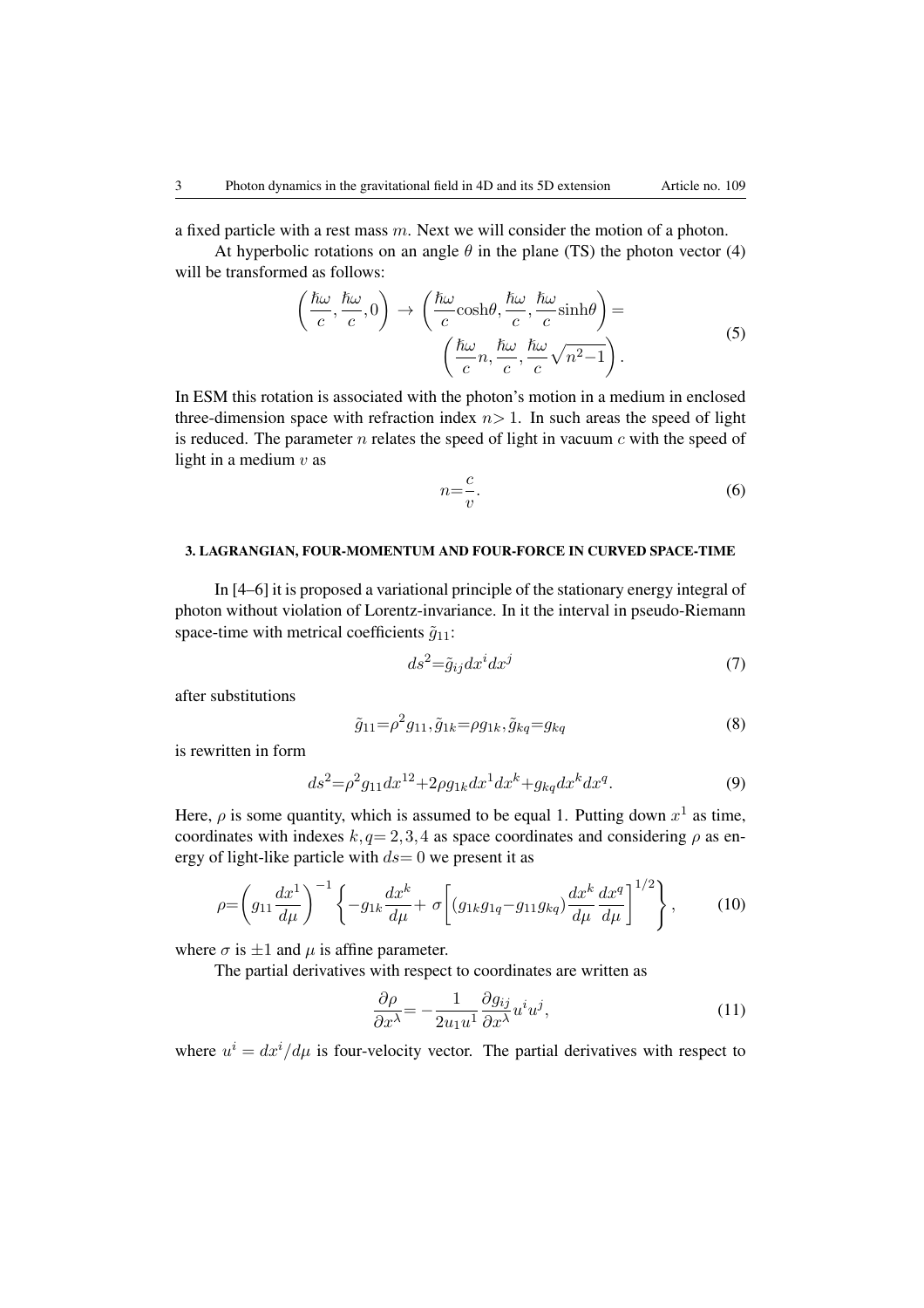components of the velocity four-vector are

$$
\frac{\partial \rho}{\partial u^{\lambda}} = -\frac{u_{\lambda}}{u_1 u^1}.
$$
\n(12)

With  $g_{11}=0$  and  $g_{1k}\neq0$  even if for one *k* the energy takes form

$$
\rho = \frac{g_{kq}u^k u^q}{2u_1 u^1}.\tag{13}
$$

In this case the partial derivatives of  $\rho$  coincide with (11) and (12).

For the free moving a particle Lagrangian is taken in form

$$
L = -\rho,\tag{14}
$$

and conforms to relation [10]:

$$
\rho = u^{\lambda} \frac{\partial L}{\partial u^{\lambda}} - L. \tag{15}
$$

Thus energy  $\rho$  is a Hamiltonian of the particle in gravitational field also an integral of the motion. Obtained derivatives give the canonical momenta

$$
p_{\lambda} = \frac{\partial L}{\partial u^{\lambda}} = \frac{u_{\lambda}}{u^1 u_1} \tag{16}
$$

and forces

$$
F_{\lambda} = \frac{\partial L}{\partial x^{\lambda}} = \frac{1}{2u^1 u_1} \frac{\partial g_{ij}}{\partial x^{\lambda}} u^i u^j.
$$
 (17)

Components of the associated vector of the canonical momenta are

$$
p^{\lambda} = \frac{u^{\lambda}}{u^1 u_1}.
$$
\n(18)

Physical energy and momenta of photon with frequency  $\omega$  in Minkowski space-time with affine parameter  $\mu = ct$  form contravariant 4-vector of momenta  $\pi^{i} = (\hbar \omega/c)u^{i}$ . For arbitrary affine parameter it is rewritten as

$$
\pi^i = \frac{\hbar\omega}{c} \frac{u^i}{u^1}.
$$
\n(19)

And in pseudo-Riemannian space-time similar energy and momenta of the photon will be put in line with the components of the contravariant vector of momenta. A certain fixed value of the photon's frequency  $\omega_0$  is given by the corresponding equality  $\omega = \omega_0/u_1$ . Comparing expressions (18) and (19), we obtain

$$
\pi^i = \frac{\hbar\omega_0}{c}p^i.
$$
\n(20)

This one provides Lagrangian of the photon  $L_{ph} = \hbar \omega_0 L$ . The components of vector

$$
F^k = g^{k\lambda} F_\lambda \tag{21}
$$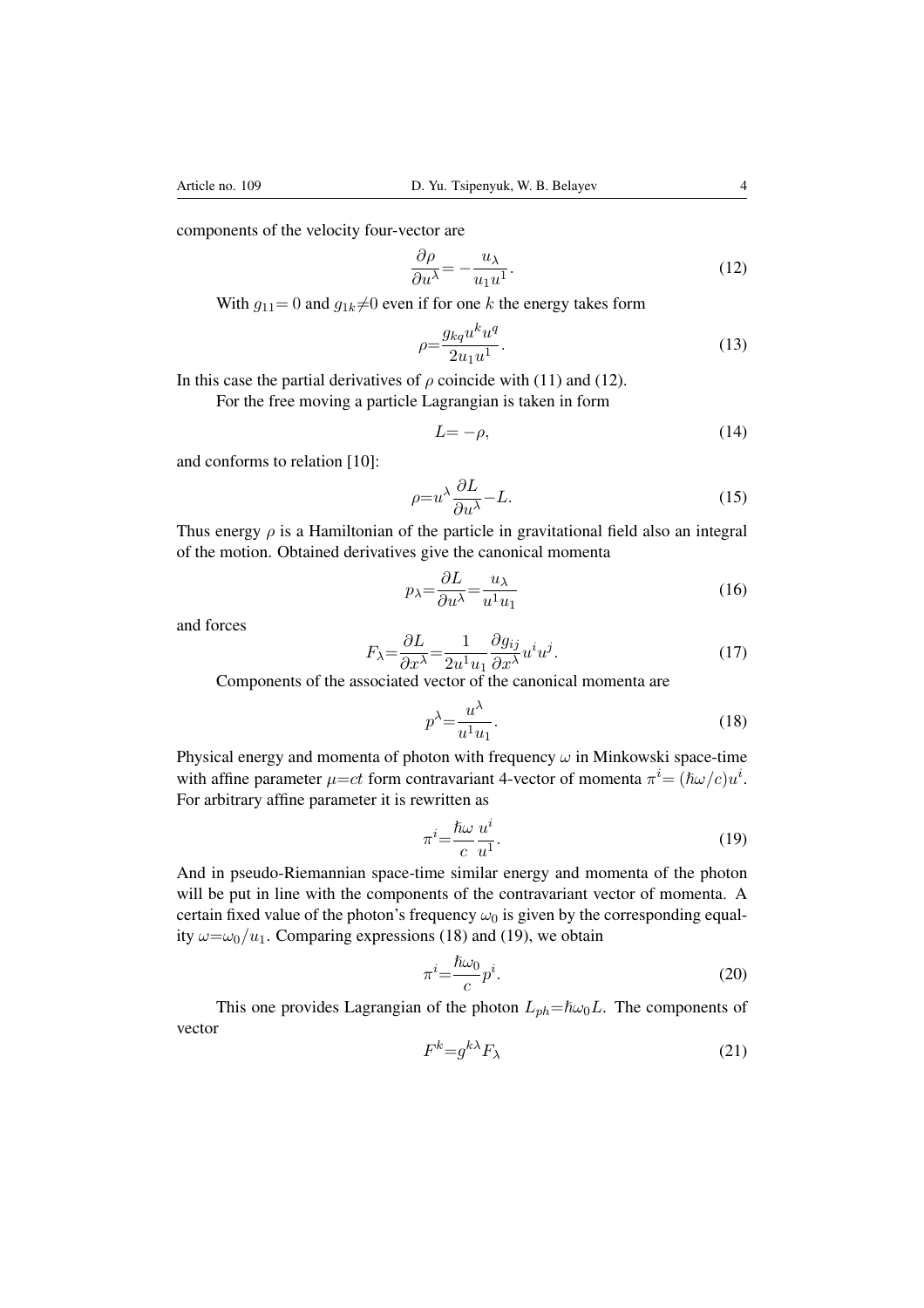associated to (17), with this approach, are proportional to gravity forces:

$$
Q^i = \hbar \omega_0 F^i,\tag{22}
$$

which acts on the photon. That is, although non-straight motion of particle in spacetime according to the general relativity due to its curvature, identified with the gravitational field, we believe that it is caused by the action of forces obtained by considering the movement in the coordinate frame.

# 4. EQUATIONS OF ISOTROPIC CRITICAL CURVE

Taking into account equation (14) a motion equations are found by using Hamilton's principle from variation of energy integral

$$
S = \int_{\mu_0}^{\mu_1} L d\mu = -\int_{\mu_0}^{\mu_1} \rho d\mu,\tag{23}
$$

where  $\mu_0, \mu_1$  are values of the affine parameter in points, which are linked by found extremal curve. Energy  $\rho$  is non-zero, its variations leave interval to be light-like, and application of standard variational procedure yields Euler-Lagrange equations

$$
\frac{d}{d\mu}\frac{\partial \rho}{\partial u^{\lambda}} - \frac{\partial \rho}{\partial x^{\lambda}} = 0.
$$
\n(24)

Equations of isotropic critical curve can be rewritten in form

$$
\frac{dp_{\lambda}}{d\mu} - F_{\lambda} = 0. \tag{25}
$$

Critical curve equations are obtained by substitution of partial derivatives (12) and (13) in these equations. For derivative of the first component of four-velocity vector we have

$$
\frac{du^1}{d\mu} + \frac{u^1}{2u_1} \frac{\partial g_{ij}}{\partial x^1} u^i u^j = 0.
$$
\n(26)

In the general form, the equations (25) will be

$$
(g_{1k}v_{\lambda} - g_{k\lambda}u_1)\frac{du^k}{d\mu} +
$$

$$
\left[\left(\frac{\partial g_{1j}}{\partial x^i} - \frac{u_1}{2u^1}\frac{du^1}{d\mu}\right)u_{\lambda} - \left(\frac{\partial g_{\lambda i}}{\partial x^j} - \frac{1}{2}\frac{\partial g_{ij}}{\partial x^{\lambda}}\right)u_1\right]u^iu^j = 0.
$$
 (27)

Replacement of derivative  $du^1/d\mu$  here on its expression obtained from (26) gives

$$
(g_{1k}u_{\lambda} - g_{k\lambda}u_1)\frac{du^k}{d\mu} + \left[\left(\frac{\partial g_{1j}}{\partial x^i} - \frac{1}{2}\frac{\partial g_{ij}}{\partial x^1}\right)u_{\lambda} - \left(\frac{\partial g_{\lambda i}}{\partial x^j} - \frac{1}{2}\frac{\partial g_{ij}}{\partial x^{\lambda}}\right)u_1\right]u^iu^j = 0.
$$
\n(28)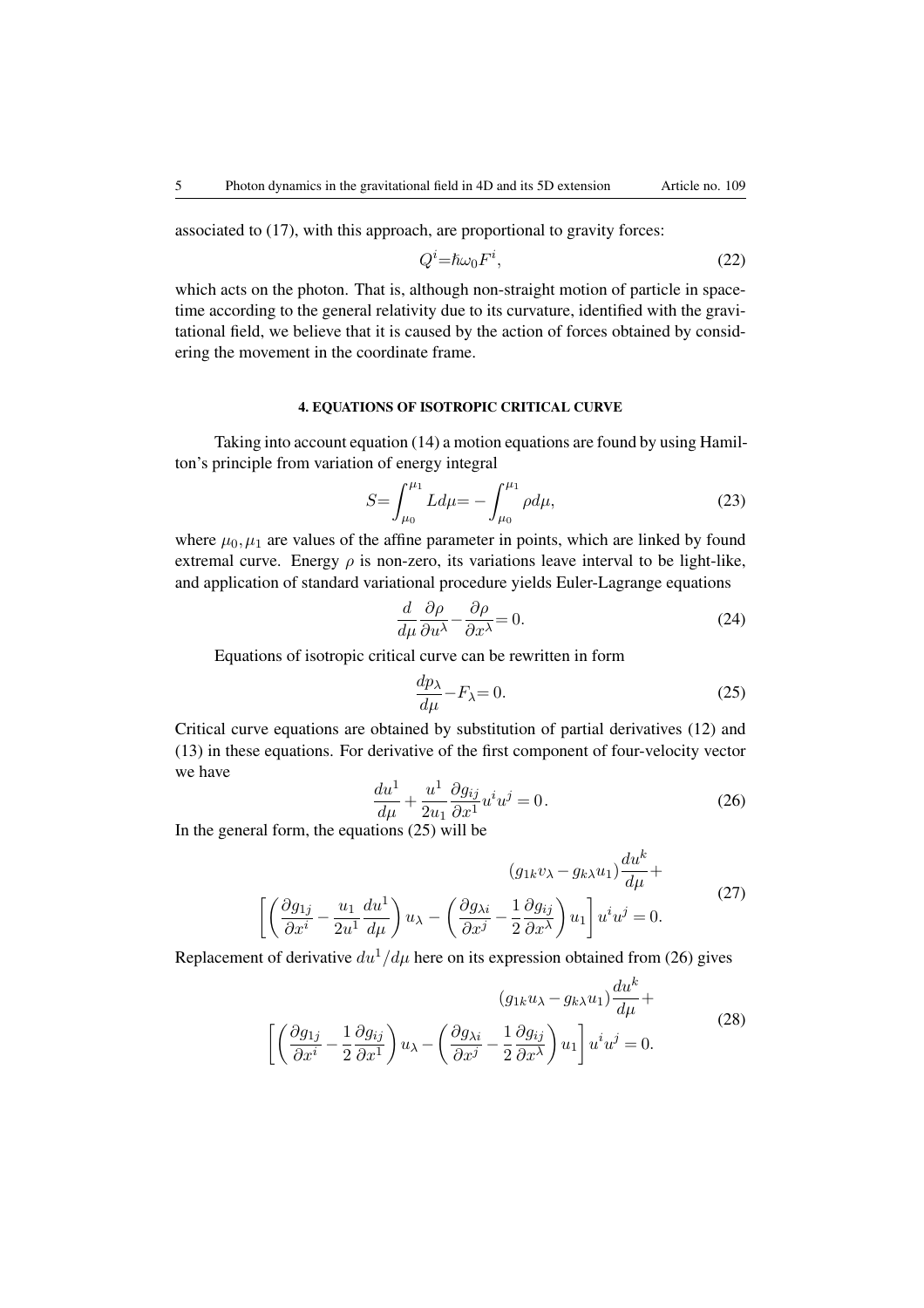The components of these equations can be expressed in terms of the components of the geodetic equations

$$
\frac{d^2x^l}{d\mu^2} + \Gamma^l_{ij}\frac{dx^i}{d\mu}\frac{dx^j}{d\mu} = 0,
$$
\n(29)

where  $\Gamma_{ij}^l$  are Christoffel symbols:

$$
\Gamma_{ij}^l = \frac{1}{2} g^{lm} \left( \frac{\partial g_{jm}}{\partial x^i} + \frac{\partial g_{im}}{\partial x^j} - \frac{\partial g_{ij}}{\partial x^m} \right). \tag{30}
$$

After multiplication by  $g_{kl}$  and summations over repeated indexes  $l$  the geodesics equations (29) will be following:

$$
g_{kj}\frac{d^2x^j}{d\mu^2} + \frac{1}{2}\left(\frac{\partial g_{ki}}{\partial x^j} + \frac{\partial g_{kj}}{\partial x^i} - \frac{\partial g_{ji}}{\partial x^k}\right)\frac{dx^j}{d\mu}\frac{dx^i}{d\mu} = 0.
$$
 (31)

We denote the left-hand side of this equation by  $\widehat{D}_k$ . Then the equations (28) are written in the form

$$
u_{\lambda} \stackrel{\frown}{D}_1 - u_1 \stackrel{\frown}{D}_{\lambda} = 0. \tag{32}
$$

Coupled with equation (26), they describe the motion of a light-like particle in accordance with the principle of an extremal energy integral of like-light particle.

# 5. ENERGY AND MOMENTUM OF PARTICLE TRANSFERRED TO GRAVITY FIELD

Euler-Lagrange equations can be rewritten in form

$$
\frac{dp_{\lambda}}{d\mu} - F_{\lambda} = 0.
$$
\n(33)

Passing in these equations to the associated canonical momenta and forces, we obtain

$$
F^{k} = \frac{dp^{k}}{d\mu} + g^{k\lambda} \frac{dg_{\lambda i}}{d\mu} p^{i}.
$$
 (34)

In accordance with conservation laws, the vector of energy and momentum of a system that includes a particle and the gravitational field generated by it, denoted by  $\bar{p}^k$ , can be written as the sum of the momentum and energy of the particle itself  $p^k$  and transmitted it to the gravitational field  $\overleftrightarrow{p}^k$ . The vector  $\overrightarrow{p}^k$  changes under the influence of the force from the source of gravity:

$$
\frac{d\bar{p}^k}{d\mu} = \frac{dp^k}{d\mu} + \frac{d\stackrel{\leftrightarrow k}{p}}{d\mu} = F^k.
$$
\n(35)

Comparing two expressions for  $F^k$  and passing in (34) to the partial derivatives of metrical coefficients we find the rate of exchange of energy and momentum between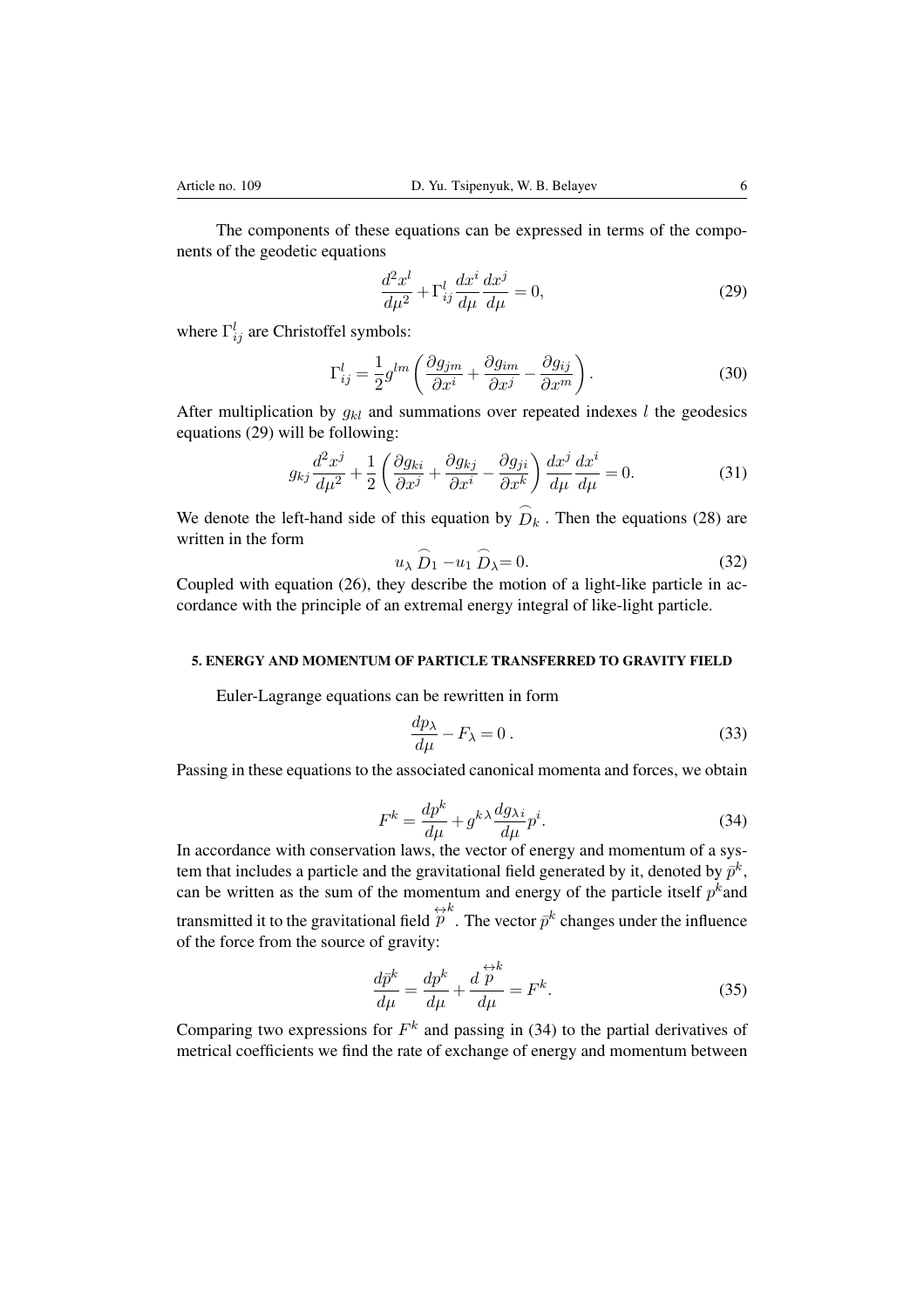particle and gravitational field

$$
\frac{d\stackrel{\leftrightarrow k}{p}}{d\mu} = g^{k\lambda} \frac{\partial g_{\lambda i}}{\partial x^j} u^j p^i.
$$
 (36)

From the conservation laws it follows that the force acting on the system including the particle and the gravitational field generated by it is equal in magnitude and opposite in sign to the force acting on the system of the source of gravitation from the side of the particle system. This is equivalent to fulfilling Newton's third law. Its adherence to the Newtonian limit of gravity means the equality of the passive and active gravitational masses.

### 6. IDENTITY OF GEODESICS AND EXTREME ENERGY INTEGRAL CURVES IN STATIC SPACE-TIME

The principle of the stationary energy integral of a light-like particle looks for an extremal on a set of isotropic paths. A null geodesic, obtained by a null path variation, is an extremal on a set of isotropic and non-isotropic paths whose value approaches zero [4–6].

For the isotropic paths a transformation [11] to metric  $\overline{g}_{ij}=g_{ij}/g_{00}$  is equivalent to replacement of parameter  $\mu$  on  $d\overline{\mu} = d\mu / \sqrt{g_{00}}$ , to which the four-velocities  $\overline{u}^i$ = $dx^i/d\overline{\mu}$  correspond. The curve of motion of light-like particle in four-dimensional space-time and value of energy  $\rho$  are invariant under this reparametrization. For the static spacetime the first equation of motion with appropriate parameter  $\overline{\mu}$  gives  $\overline{u}^0$  = 1. Canonical momentum and forces take form

$$
\overline{p}_{\lambda} = \overline{u}_{\lambda}; \qquad \overline{F}_{\lambda} = \frac{1}{2} \frac{\partial \overline{g}_{ij}}{\partial x^{\lambda}} \overline{u}^{i} \overline{u}^{j}.
$$
 (37)

Substitution of them in Euler-Lagrange equations gives

$$
\frac{d}{d\mu}\left(\overline{g}_{\lambda k}\overline{u}^{k}\right) = \frac{1}{2}\frac{\partial\overline{g}_{ij}}{\partial x^{\lambda}}\overline{u}^{i}\overline{u}^{j}.
$$
\n(38)

After performing the differentiation on the left-hand side of equations and multiplying them by  $\overline{g}^{l\lambda}$  this expression, the summation over the repeated index  $\lambda$  yields null geodesic equations (29). So in case of the static spacetime the geodesic principle and the energy variational method as well as Fermat's principle give the same solution for the light propagation. So in case of the static spacetime the geodesic principle and the energy variational method as well as Fermat's principle give the same solution for the light propagation.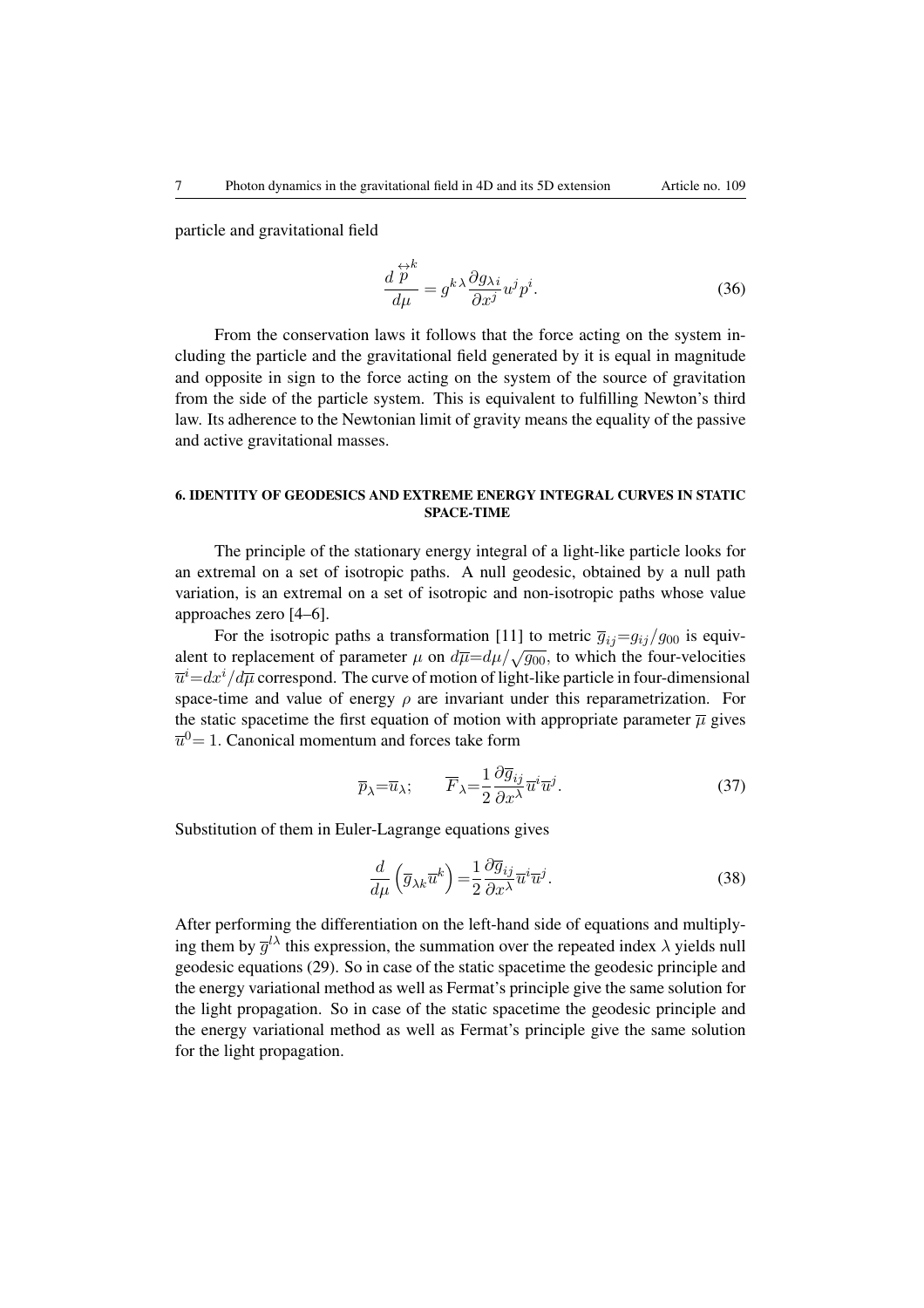#### 7. COMPARISON OF NULL GEODESICS, ENERGY INTEGRAL VARIATION AND FERMAT PRINCIPLES

Let us clear whether proposed variational method conforms to Fermat's principle for stationary gravity field [2], which is formulated as follows

$$
\delta \int \frac{1}{g_{11}} \left( dl + g_{1k} dx^k \right) = 0,\tag{39}
$$

where *dl* is element of spatial distance along the ray

$$
dl^2 = \left(\frac{g_{1p}g_{1q}}{g_{11}} - g_{pq}\right)dx^p dx^q.
$$
\n
$$
(40)
$$

Denoting

$$
df = \frac{1}{g_{11}} \left( dl + g_{1k} dx^k \right),\tag{41}
$$

and comparing this expression with (10) we write

$$
\frac{df}{d\mu} = \rho u^1. \tag{42}
$$

Therefore, variation (39) is equivalent to variation of integral

$$
S_1 = \int_{\mu_0}^{\mu_1} \rho u_f^1 d\mu.
$$
 (43)

For stationary gravity field the metrical coefficients doesn't depend on time so equation of motion (26) gives constant velocity  $u^1$  and partial derivative (11) will be  $\partial \rho/\partial x^1 = 0$ . The Euler-Lagrange equations of Fermat's principle given by action (43) and corresponded to the time coordinate are

$$
\frac{d\rho}{d\mu} - \frac{\partial \rho}{\partial x^1} u_f^1 = 0.
$$
\n(44)

Thus, differential of energy  $\rho$  is zero which is consistent with the initial condition of its equality to 1 along critical curve and this expression is idential equation. For the space coordinates, the equations, given by Fermat's principle, are follows:

$$
\frac{d}{d\mu} \left( \frac{\partial \rho}{\partial u_f^k} \right) u_f^1 + \frac{\partial \rho}{\partial u_f^k} \frac{du_f^1}{d\mu} - \frac{\partial \rho}{\partial x^k} u_f^1 = 0.
$$
\n(45)

Together with condition (9) we have four equations for five unknown variables  $x^i, \mu$ . This allows us to select  $\mu$  so that the velocity  $u_f^1$  is constant and the second term in the left part of equations for the space coordinates will be vanishing and they shall be identical to (25). Hence, energy integral variation and Fermat principles give identical curves in stationary space-times.

In [12] the generalized Fermat's principle is proposed and it is shown that obtained curves are null geodesics. The time is used as a functional and together as a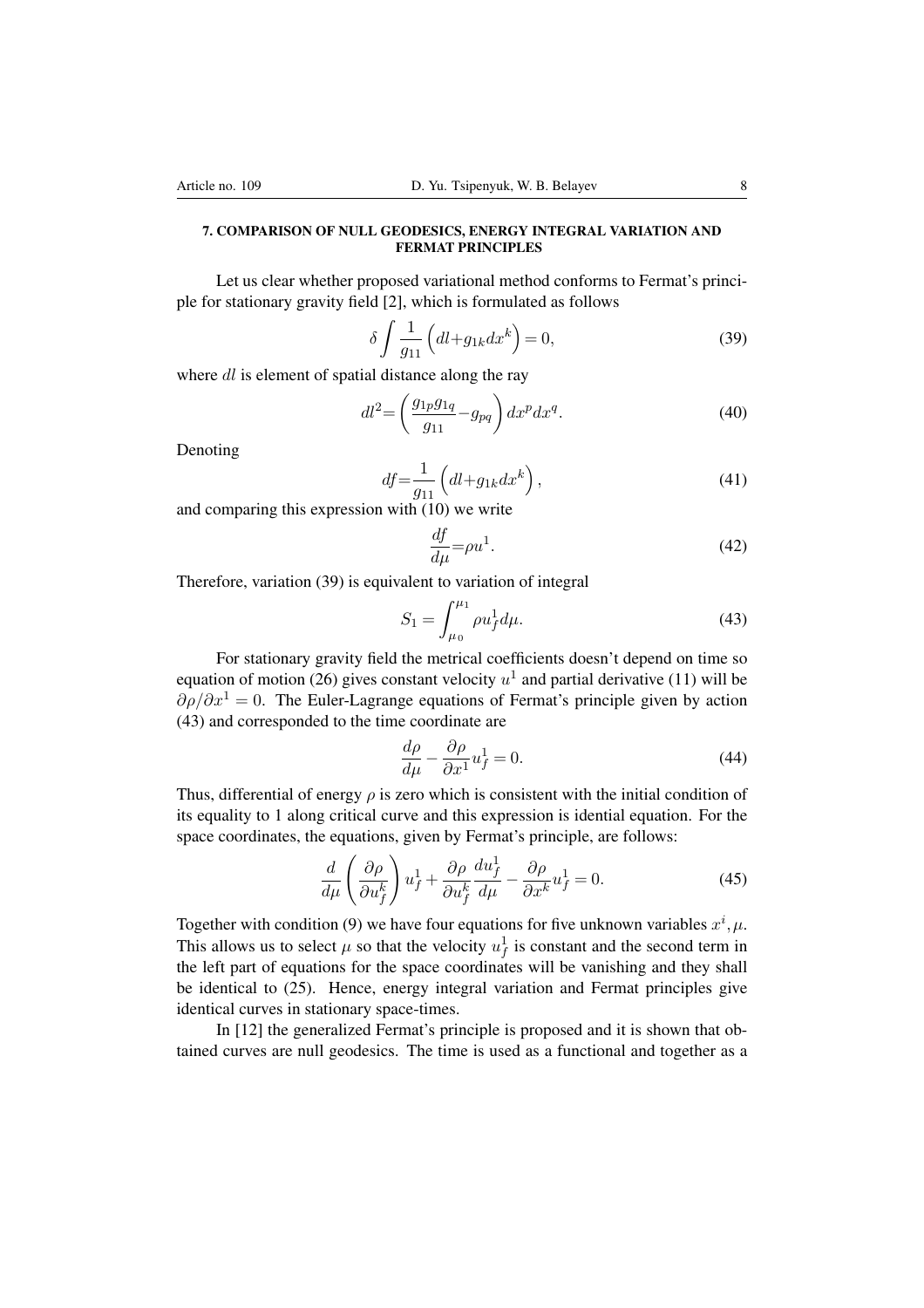variable. It is applied Pontryagin's minimum principle of the optimal control theory and obtained an effective Hamiltonian for the light-like particle motion in a curved spacetime. The dynamical equations for this Hamiltonian are

$$
Q = u^1 \tag{46}
$$

and

$$
\frac{d}{d\mu} \left( \frac{\partial Q}{\partial \dot{x}^q} \right) - \frac{\partial Q}{\partial x^q} - \frac{\partial Q}{\partial x^1} \frac{\partial Q}{\partial \dot{x}^q} = 0.
$$
\n(47)

Function *Q* coincides with  $-df/d\mu$ , under condition that the metric coefficients in (40), (41) also depend on time. It is proposed that obtained dynamical equations correspond to the null geodesic. Following from (42) expression for energy  $\rho = Q/u^1$ substituted in Euler-Lagrange equations (24) yields

$$
\frac{1}{u^1}\frac{d}{d\mu}\left(\frac{\partial Q}{\partial u^q}\right) - \frac{1}{(u^1)^2}\frac{\partial Q}{\partial u^q}\frac{du^1}{d\mu} - \frac{1}{u^1}\frac{\partial Q}{\partial x^q} = 0.
$$
\n(48)

Comparing equations (26) and (11) we write

$$
\frac{du^1}{d\mu} = \left(u^1\right)^2 \frac{\partial (Q/u^1)}{\partial x^1} = u^1 \frac{\partial Q}{\partial x^1}.
$$
\n(49)

Substituting this expression in (48) and multiplying it by  $u^1$  gives equations (47), which confirms the identity of principle of an extremal energy integral of light-like particle and generalized Fermat's principle.

#### 8. PHOTON'S DYNAMICS IN SCHWARZSCHILD SPACE-TIME

### 8.1. SPHERICAL COORDINATES

A centrally symmetric gravity field in the free space is described by the Schwarzschild metric. At spherical coordinates  $x^i = (\tau, r, \theta, \varphi)$  with  $\tau = ct$  its line element is

$$
ds^{2} = \left(1 - \frac{\alpha}{r}\right)d\tau^{2} - \left(1 - \frac{\alpha}{r}\right)^{-1}dr^{2} - r^{2}(d\theta^{2} + \sin^{2}\theta d\phi^{2}),
$$
 (50)

where  $\alpha$  is constant. To find the photon motion, we solve the Euler-Lagrange equations, which for static metrics give for Lagrangian (14) a solution that is identical with the geodesics. In plane  $\theta = \pi/2$  equations (24) with canonical momenta (16) and forces (17) yields [4–6]:

$$
\frac{d\tau}{d\mu} = 1,\tag{51}
$$

$$
\frac{d\varphi}{d\mu} = \frac{B}{r^2} \left( 1 - \frac{\alpha}{r} \right),\tag{52}
$$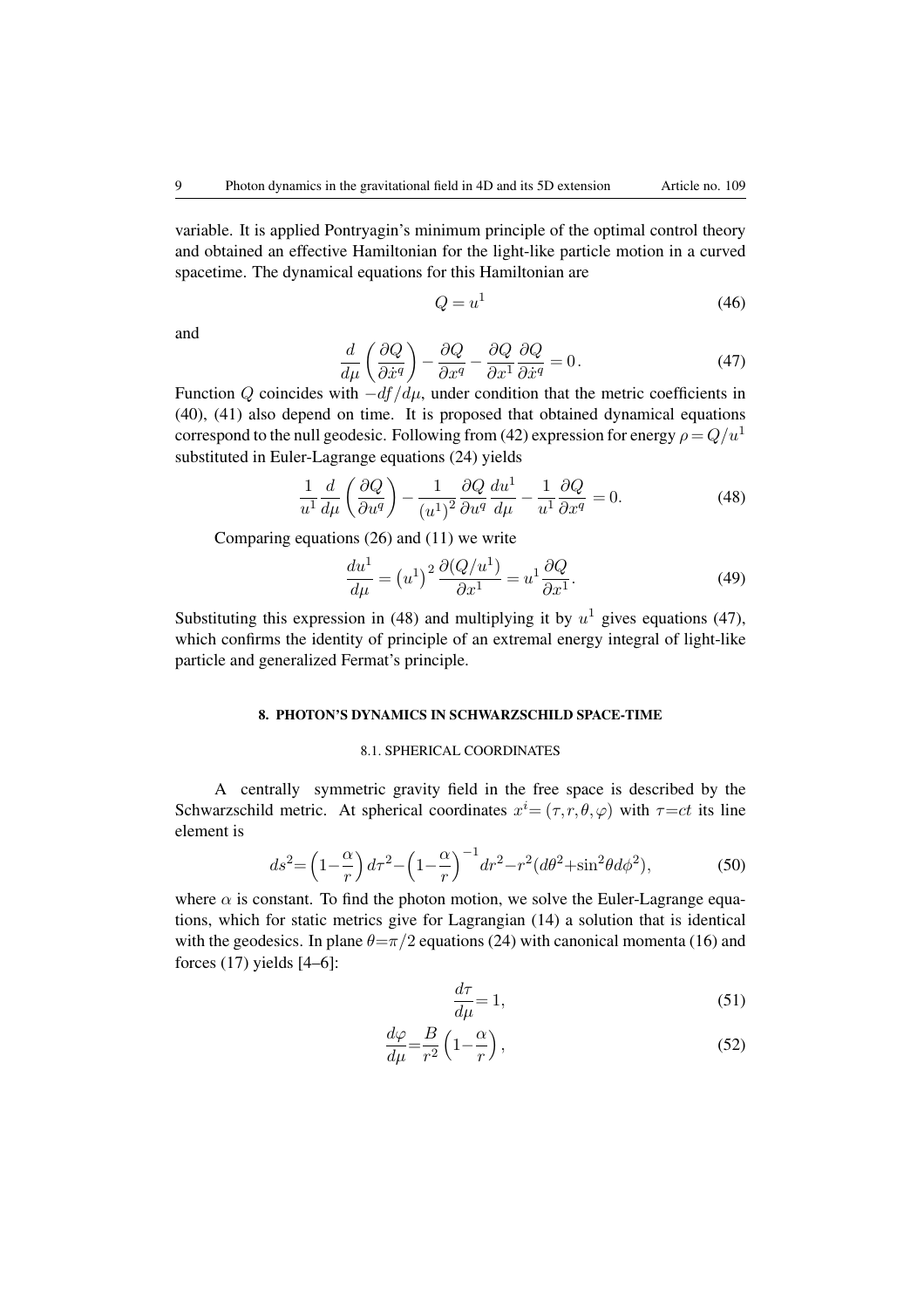where *B* is constant. Substituting these velocities in equation  $ds = 0$  we find

$$
\frac{dr}{d\mu} = \pm \left[ \left( 1 - \frac{\alpha}{r} \right)^2 - \left( \frac{B}{r} \right)^2 \left( 1 - \frac{\alpha}{r} \right)^3 \right]^{1/2} . \tag{53}
$$

The value of the coordinate velocity in the remote frame is

$$
v = \sqrt{\left(r\frac{d\varphi}{dt}\right)^2 + \left(\frac{dr}{dt}\right)^2} = c\left(1 - \frac{\alpha}{r}\right). \tag{54}
$$

In the framework of geometrical optics using analogy its analogy with gravity  $[7-9, 13]$  the refraction index  $(6)$  is given by:

$$
n = \left(1 - \frac{\alpha}{r}\right)^{-1}.\tag{55}
$$

Turning to ESM we write four-momentum after rotation in the plane (TS) in space *G*(1*,*4) (5):

$$
\left(\frac{E}{c}, P, p_s\right) = \left(\frac{\hbar\omega}{c\left(1 - \frac{\alpha}{r}\right)}, \frac{\hbar\omega}{c}, \frac{\hbar\omega}{c}\frac{\left[\alpha(2r - \alpha)\right]^{1/2}}{r - \alpha}\right). \tag{56}
$$

In 4D space-time for the Schwarzschild field the canonical momenta are

$$
p_1 = 1,
$$
  $2 = \mp \frac{1}{\left(1 - \frac{\alpha}{r}\right)} \sqrt{1 - \frac{B^2}{r^2} \left(1 - \frac{\alpha}{r}\right)},$  (57)

$$
p_3 = 0, \qquad p_4 = -B. \tag{58}
$$

Nonzero components of the contravariant vector of momenta are given by

$$
p^1 = \left(1 - \frac{\alpha}{r}\right)^{-1},\tag{59}
$$

$$
p^2 = \pm \sqrt{1 - \frac{B^2}{r^2} \left(1 - \frac{\alpha}{r}\right)},
$$
\n(60)

$$
p^4 = \frac{B}{r^2}.\tag{61}
$$

The physical energy and momentum are matched exactly with the contravariant vector, since in the limit of the Minkovsky space it has momentum components with a sign coinciding with the direction of motion.

# 8.2. RECTANGULAR COORDINATES

To determine the magnitude of the photon momentum we use the Schwarzschild metric in rectangular coordinates [5, 6]. To the isotropic form of metric one can go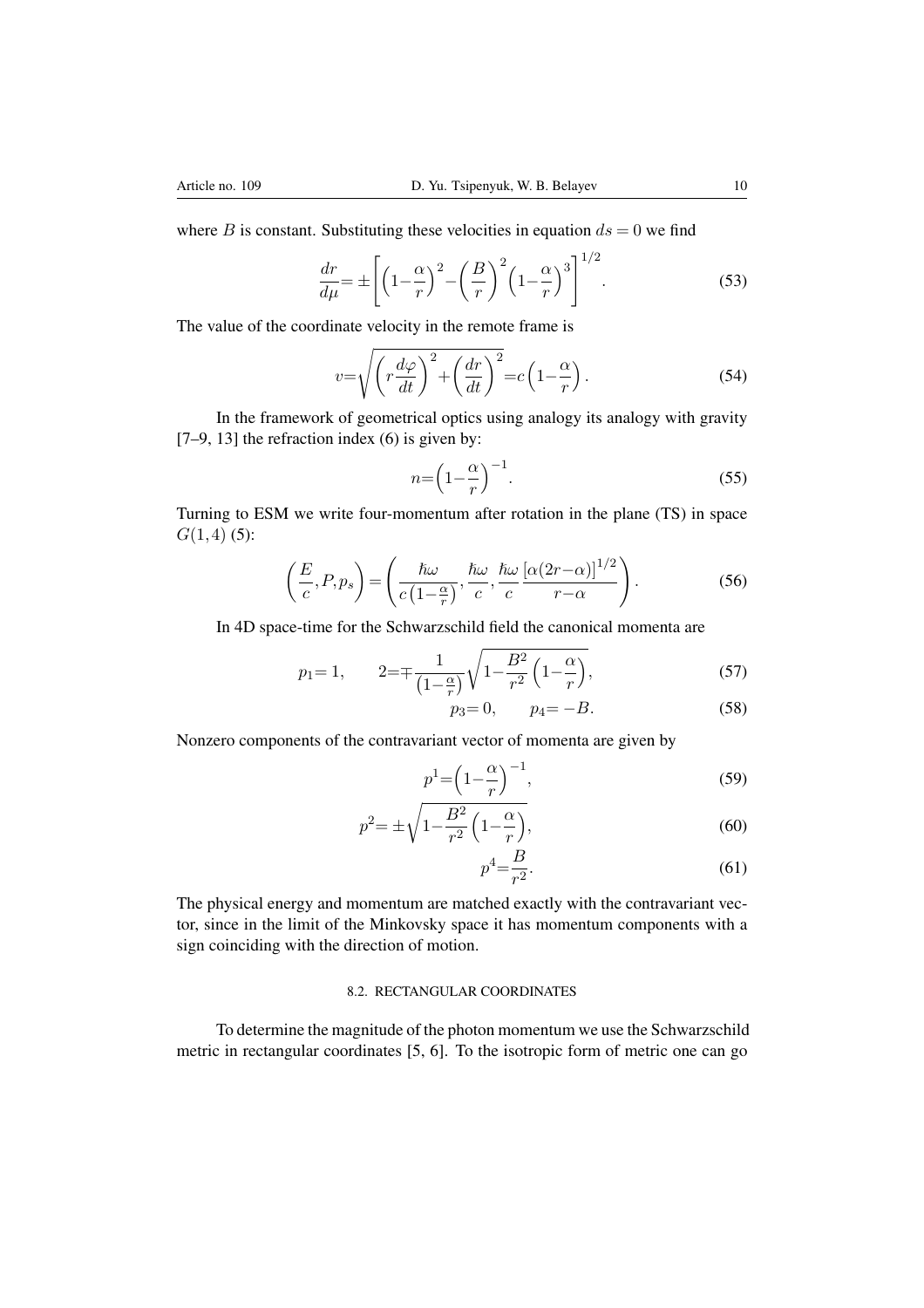from its spherical form with the help of the transformation

$$
r = \left(1 + \frac{\alpha}{4\overline{r}}\right)^2 \overline{r},\tag{62}
$$

and it is written as

$$
ds^{2} = c^{2} \left(\frac{1 - \frac{\alpha}{4\overline{r}}}{1 + \frac{\alpha}{4\overline{r}}}\right)^{2} dt^{2} - \left(1 + \frac{\alpha}{4\overline{r}}\right)^{4} (dx^{2} + dy^{2} + dz^{2}),
$$
(63)

where  $(t, x, y, z)$  is rectangular frame and  $\overline{r} = \sqrt{x^2 + y^2 + z^2}$ .

We will consider the motion in the plane  $z = 0$  and seek the force acting on the particle at a point  $(t, x, 0, 0)$  that corresponds to the value of the angular coordinate  $\varphi = 0$  in the spherical frame. Coordinate transformations in the plane are

$$
x = \overline{r}\cos\varphi, \qquad y = \overline{r}\sin\varphi. \tag{64}
$$

The nonzero spatial components of the 4-velocity are

$$
\overline{u}^2 = \frac{dx}{d\mu} = \frac{d\overline{r}}{d\mu}, \qquad \overline{u}^3 = \frac{dy}{d\mu} = \frac{d\varphi}{d\mu}\overline{r}.
$$
\n(65)

The transformation (62) implies the relation

$$
dr = \left(1 - \frac{\alpha^2}{16\overline{r}^2}\right)d\overline{r}.\tag{66}
$$

Equations (51)-(53) yield

$$
\overline{u}^1 = 1,\tag{67}
$$

$$
\overline{u}_1 = \left(\frac{1 - \frac{\alpha}{4\overline{r}}}{1 + \frac{\alpha}{4\overline{r}}}\right)^2,\tag{68}
$$

$$
\overline{u}^2 = \pm \frac{\left(1 - \frac{\alpha}{4\overline{r}}\right)}{\left(1 + \frac{\alpha}{4\overline{r}}\right)^3} \left[1 - \frac{B^2 \left(1 - \frac{\alpha}{4\overline{r}}\right)^2}{\overline{r}^2 \left(1 + \frac{\alpha}{4\overline{r}}\right)^6}\right]^{1/2},\tag{69}
$$

$$
\overline{u}^3 = \frac{B\left(1 - \frac{\alpha}{4\overline{r}}\right)^2}{\overline{r}\left(1 + \frac{\alpha}{4\overline{r}}\right)^6}.
$$
\n(70)

Substitution of these velocities in (18) gives components of associated vector of the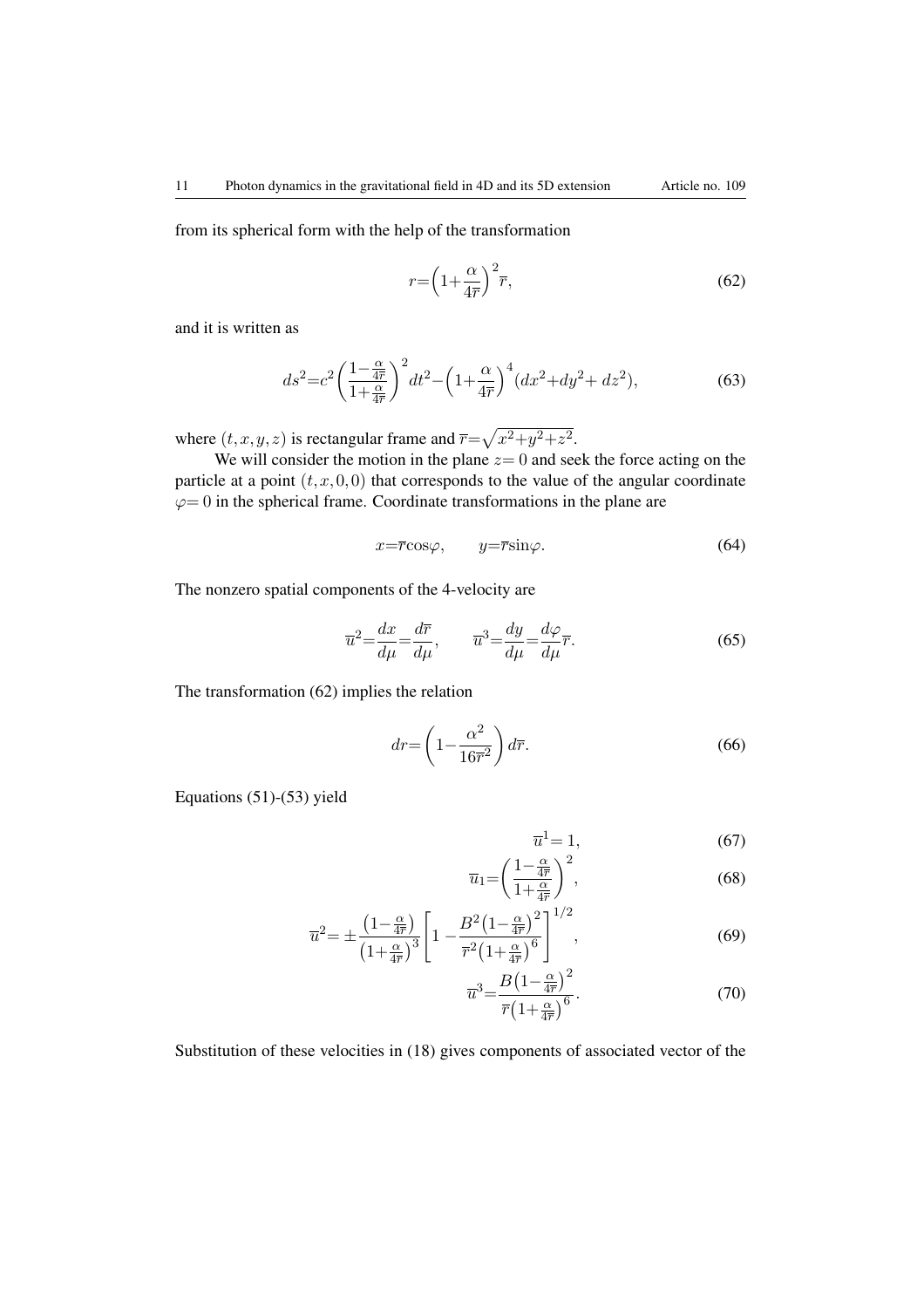canonical momenta

$$
\overline{p}^1 = \left(\frac{1 + \frac{\alpha}{4\overline{r}}}{1 - \frac{\alpha}{4\overline{r}}}\right)^2,\tag{71}
$$

$$
\overline{p}^2 = \pm \frac{1}{\left(1 - \frac{\alpha}{16\overline{r}^2}\right)} \left[1 - \frac{B^2 \left(1 - \frac{\alpha}{4\overline{r}}\right)^2}{\overline{r}^2 \left(1 + \frac{\alpha}{4\overline{r}}\right)^6}\right]^{1/2},\tag{72}
$$

$$
\overline{p}^3 = \frac{B}{\overline{r}\left(1 + \frac{\alpha}{4\overline{r}}\right)^4}.\tag{73}
$$

Passing back from the variable  $\bar{r}$  to r, we write, in accordance with equation (20), the value of the photon energy and momentum in a remote coordinate frame

$$
E = \hbar \omega_0 \left( 1 - \frac{\alpha}{r} \right)^{-1},\tag{74}
$$

$$
\overline{P} = \left[ (\overline{p}^2) + (\overline{p}^3) \right]^{1/2} = \frac{1}{\left( 1 - \frac{\alpha}{16\overline{r}^2} \right)} \frac{\hbar \omega_0}{c},\tag{75}
$$

where  $\omega_0$  is the photon frequency at infinity at the world line with unlimited *r*. Moving to the scale of the length of spherical frame in view of Eq. (66) we obtain  $P = \hbar \omega_0/c$ . By defining  $\omega$  in the same way we obtain the coincidence of the energy and momentum (56) in the embedded four-dimensional space-time in ESM with the result given by variational principle of the stationary energy integral of photon.

# 8.3. FORCES AND GRAVITY MASS OF PHOTON

At spherical coordinates the canonical forces (17) are

$$
F_1 = F_3 = F_4 = 0,\t(76)
$$

$$
F_2 = \frac{\alpha}{r^2 \left(1 - \frac{\alpha}{r}\right)} - \frac{B^2}{r^3} + \frac{\alpha B^2}{2r^4}.
$$
\n(77)

 $\frac{1}{2}r^2 - \frac{1}{r^2} \left(1 - \frac{\alpha}{r}\right) - \frac{1}{r^3} - \frac{1}{r^4}$ <br>A nonzero component of vector associated with the canonical forces is

$$
F^{2} = -\frac{\alpha}{r^{2}} + \frac{B^{2}}{r^{3}} \left(1 - \frac{\alpha}{r}\right) \left(1 - \frac{\alpha}{2r}\right). \tag{78}
$$

In so far as with gravitational constant *G* and active gravitational mass *M* the Newtonian limit of gravity theory requires  $\alpha = 2GM$ , for the radial motion ( $B=0$ ) the first term of  $F<sup>2</sup>$  yields (22) twice Newton gravity force acting on a photon

$$
Q^2 = -\hbar\omega_0 \frac{\alpha}{r^2}.\tag{79}
$$

It corresponds to the passive gravitational mass of the photon

$$
m_{gp} = 2\hbar\omega_0. \tag{80}
$$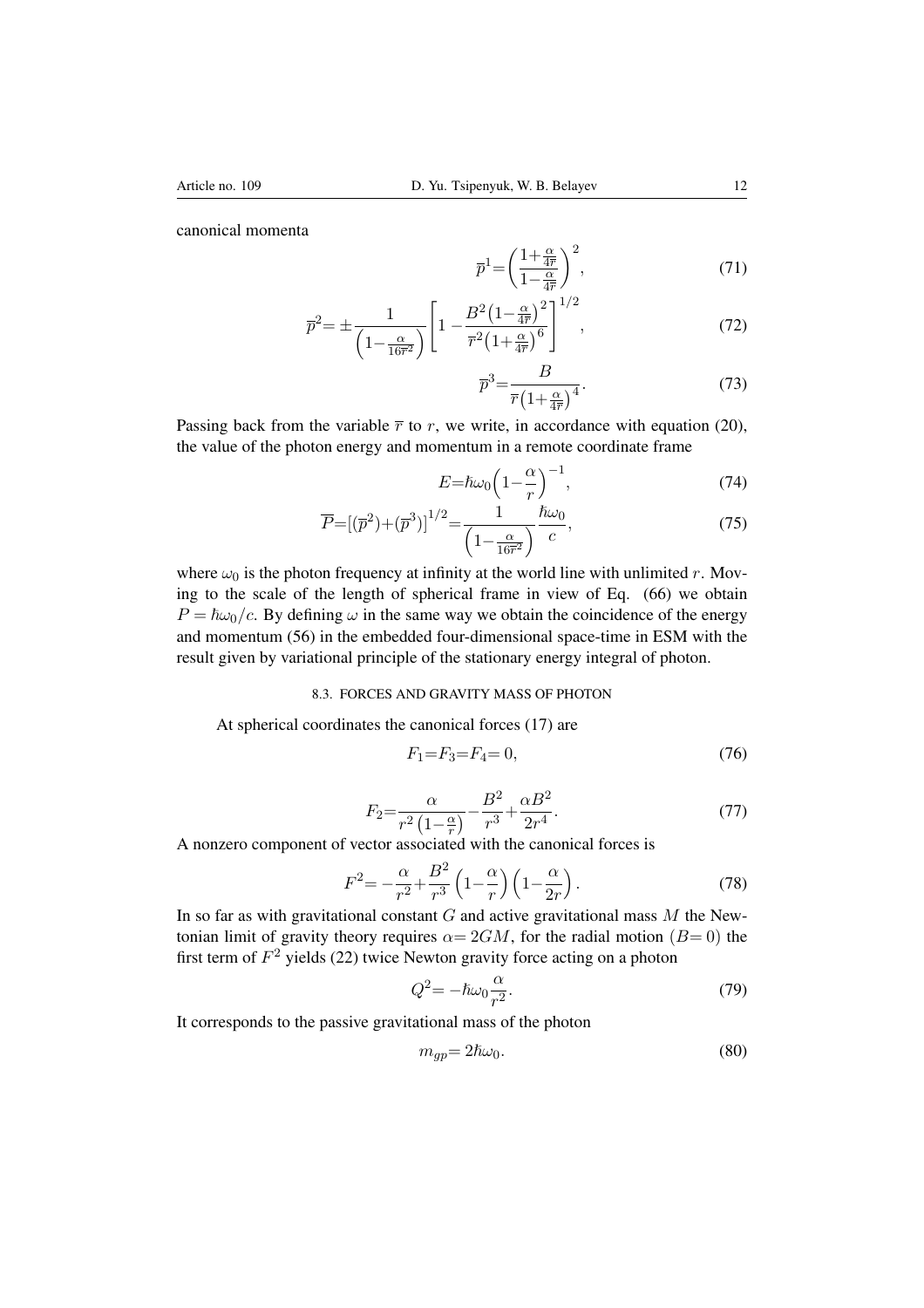Considering the non-radial motion in order to avoid the appearance of a fictitious component of the force due to the sphericity of the coordinate system, we use the Schwarzschild metric in rectangular coordinates (63). The components of the canonical forces vector  $F^k$  (21) are put in correspondence with the gravitational forces acting on the particle. Substituting nonzero 4-velocity components (67)-(70) in (17), we find the unique nonzero component of the force vector (22) acting on the photon:

$$
\overline{Q}^2 = -\hbar\omega_0 \frac{\alpha \left(1 - \frac{\alpha}{8\overline{r}}\right)}{\overline{r}^2 \left(1 + \frac{\alpha}{4\overline{r}}\right)^5 \left(1 - \frac{\alpha}{4\overline{r}}\right)}.
$$
\n(81)

Taking into account transformation (62) it is rewritten as

$$
\overline{Q}^2 = -\hbar\omega_0 \frac{\alpha \left(1 - \frac{\alpha}{8\overline{r}}\right)}{r^2 \left(1 - \frac{\alpha^2}{16\overline{r}^2}\right)}.
$$
\n(82)

Its magnitude does not depend on the direction of motion of the photon. This formula differs from force in spherical coordinates (78) because the expression for the canonical force (17) is non-covariant, that is, with this approach gravity force acting on the photon depends on the choice of the coordinate system. However, in the limit of weak gravity these expressions asymptotically converge and give Newton's law of gravitation with passive gravitational mass of the photon  $2\hbar\omega_0$  (80). One conforms to the light deflection in central gravity field, which is twice value being given by the Newton gravity theory.

Obtained gravitational mass of the light-like particle is independent on the direction of its motion. The gravitational mass of a photon for low gravity is equal to doubled mass of a material particle, equivalent to its energy. This corresponds to the result of Tolman [14] for active gravity mass of photon. He solved Einstein's equations for electromagnetic field in case of the weak gravitation and obtained it for the interaction between a light package or beam and a material particle.

This result can have the following application. At annihilation of an electron and positron the energy determined from non-gravitational interactions and the momentum are preserved. We will consider how the gravitational mass of system changes. Although it is not known exactly whether the gravitational mass of the positron is positive or negative, some estimates give its positive value [15]. Proceeding from this assumption the total gravitational mass of an electron and positron 2*m<sup>e</sup>* is twice less than the gravitational mass of the formed gamma quanta 4*me*. This raises the question of mass conservation [16]. If to consider energy as a gravitation source, it means that on condition of its preservation at annihilation besides gamma quanta this process has to be allocated the particles  $q<sup>-</sup>$  which are carrying away negative energy as a source of gravitational field, that is, having negative gravitational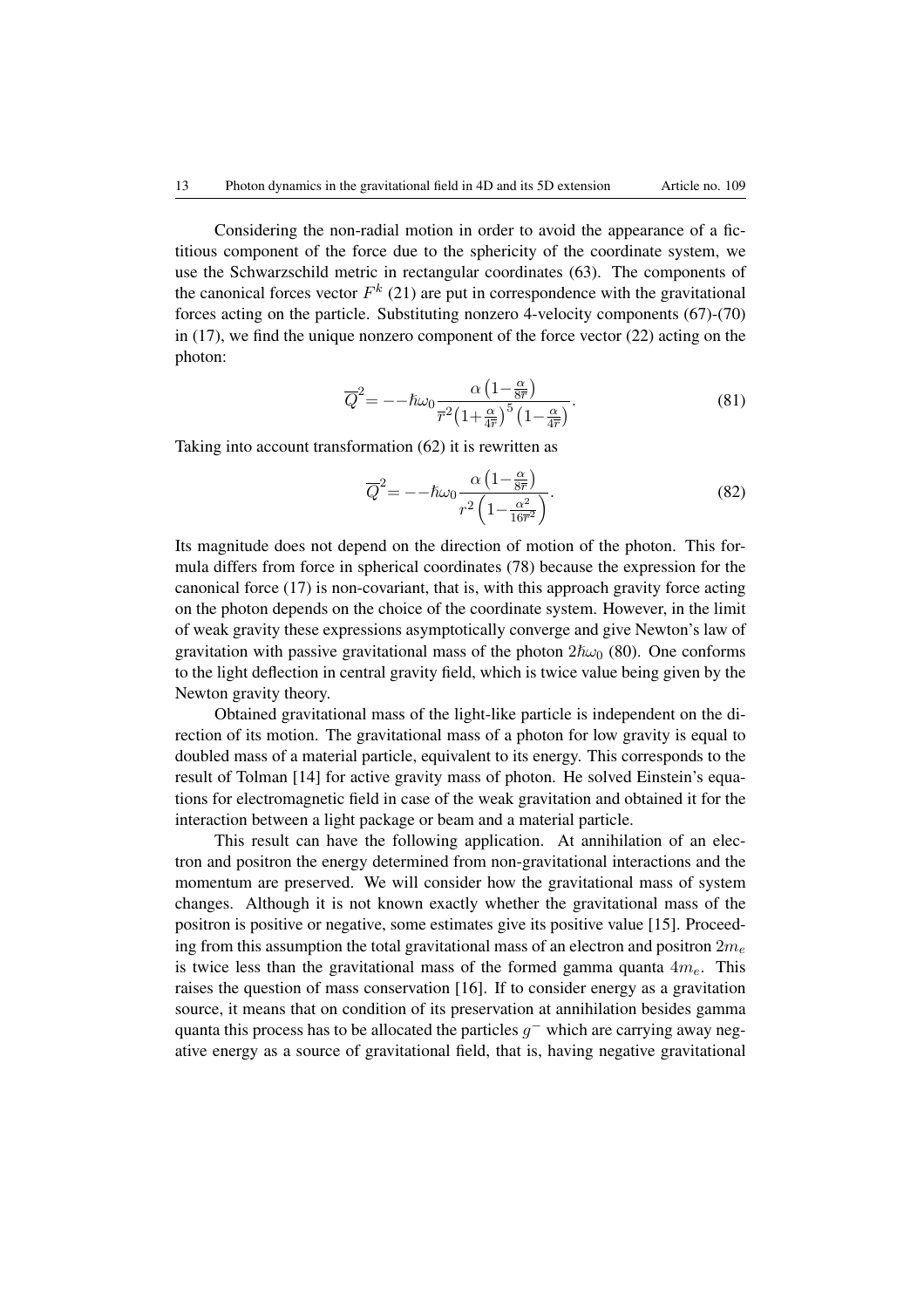mass. Process of annihilation will look as follows

$$
e^+ + e^- \rightarrow 2\gamma + 2g^-. \tag{83}
$$

The particles  $g^-$  with gravitational mass

$$
m_{g} = -m_e \tag{84}
$$

do not have a kinetic momentum and therefore their detection by standard means of particle registration, for example, a bubble chamber, is not possible. However, if there is opposite to them in "a gravitational charge" particle  $g^+$ , it can apply for a share in dark energy and matter, as well as *g.*

### 9. EXTREMAL ISOTROPIC CURVES IN GOEDEL SPACE-TIME

The stationary solution of the Einstein's field equation with cosmological constant found by Goedel describes gravity field of the rotating uniform dust matter. With coordinates  $x^i = (t, r, y, z)$  the line element is written in form

$$
ds^{2} = dt^{2} - dr^{2} - dz^{2} + 2\exp(\sqrt{2}\omega r)dt dy + \frac{1}{2}\exp(2\sqrt{2}\omega r)dy^{2},
$$
 (85)

where  $\omega$  is constant.

### 9.1. SOLUTION BY USE OF PRINCIPLE OF STATIONARY INTEGRAL OF ENERGY

The canonical momenta (16) for cyclic coordinates  $t, y, z$  are the constants of motion [5, 6]. They are written in form

$$
p_1 = \frac{1}{u^1},\tag{86}
$$

$$
p_3 = \frac{\exp(\sqrt{2}\omega r)u^1 + \frac{1}{2}\exp(2\sqrt{2}\omega r)u^3}{u^1(u^1 + \exp(\sqrt{2}\omega r)u^3)},
$$
\n(87)

$$
p_4 = -\frac{u^4}{u^1 \left(u^1 + \exp(\sqrt{2}\omega r)u^3\right)}.\tag{88}
$$

These equations with following from Eq. (85) condition

$$
0 = (u^1)^2 - (u^2)^2 - (u^4)^2 + 2\exp(\sqrt{2}\omega r)u^1u^3 + \frac{1}{2}\exp(2\sqrt{2}\omega r)(u^3)^2
$$
 (89)

yield components of the four-velocity vector:

$$
\frac{dt}{d\mu} = \frac{1}{p_1},\tag{90}
$$

$$
\frac{dr}{d\mu} = \pm \frac{\left[4p_1p_3 \exp(\sqrt{2}\omega r) - (p_1^2 + p_4^2)\exp(2\sqrt{2}\omega r) - 2p_3^2\right]^{1/2}}{p_1\left(p_1 \exp(\sqrt{2}\omega r) - 2p_3\right)},\tag{91}
$$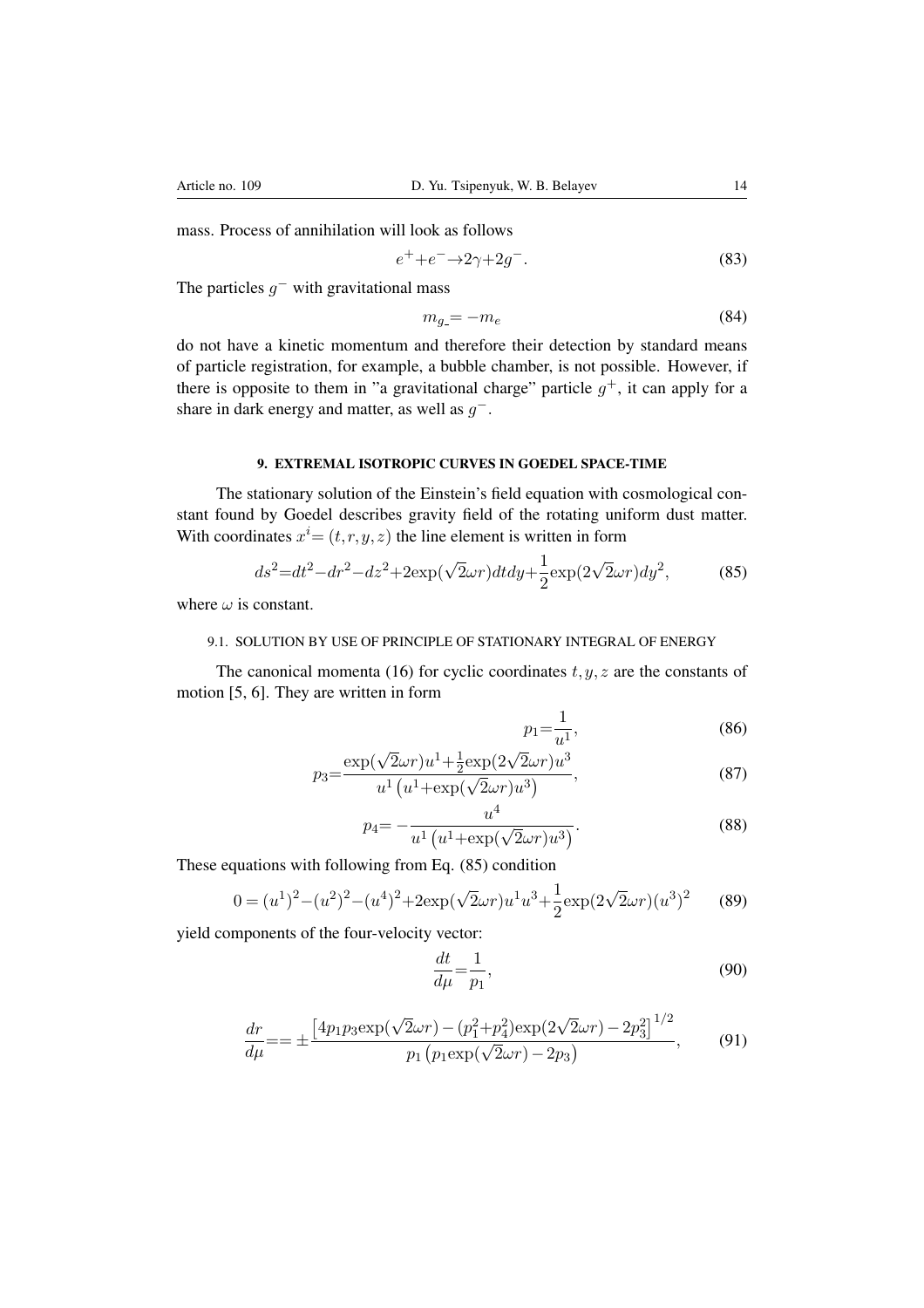$$
\frac{dy}{d\mu} = 2 \frac{p_3 - p_1 \exp(\sqrt{2}\omega r)}{p_1 \exp(\sqrt{2}\omega r) \left(p_1 \exp(\sqrt{2}\omega r) - 2p_3\right)},\tag{92}
$$

$$
\frac{dz}{d\mu} = \frac{p_4 \exp(\sqrt{2}\omega r)}{p_1 \left(p_1 \exp(\sqrt{2}\omega r - 2p_3)\right)}.\tag{93}
$$

With  $p_1 \exp(\sqrt{2} \omega r) = 2p_3$  the singularity takes place.

The canonical momentum corresponding to coordinate *r* is

$$
p_2 = \pm \left[ 4p_1 p_3 \exp(-\sqrt{2}\omega r) - (p_1^2 + p_4^2) - 2p_3^2 \exp(-2\sqrt{2}\omega r) \right]^{1/2}.
$$
 (94)

Canonical forces have values

$$
F_1 = F_3 = F_4 = 0,\t\t(95)
$$

$$
F_2 = 2\sqrt{2}\omega \frac{p_3 (p_3 - p_1 \exp(\sqrt{2}\omega r))}{(p_1 \exp(\sqrt{2}\omega r) - 2p_3)^2}.
$$
\n(96)

Associated canonical momentum and forces are

$$
p^1 = -p_1 + 2p_3 \exp(-\sqrt{2}\omega r),\tag{97}
$$

$$
p^{2} = \mp \left[ 4p_{1}p_{3} \exp(-\sqrt{2}\omega r) - (p_{1}^{2} + p_{4}^{2}) - 2p_{3}^{2} \exp(-2\sqrt{2}\omega r) \right]^{1/2},
$$
 (98)

$$
p^3 = 2p_1 \exp(-\sqrt{2}\omega r) - 2p_3 \exp(-2\sqrt{2}\omega r), \tag{99}
$$

$$
p^4 = -p_4; \qquad (100)
$$

$$
F^1 = F^3 = F^4 = 0,\tag{101}
$$

$$
F^{2} = -2\sqrt{2}\omega \frac{p_{3}(p_{3} - p_{1} \exp(\sqrt{2}\omega r))}{(p_{1} \exp(\sqrt{2}\omega r) - 2p_{3})^{2}}.
$$
 (102)

# 9.2. COMPARISON OF EXTREME INTEGRAL OF ENERGY CURVES AND GEODESICS

The procedure for obtaining the geodesic equations [17] by the variation of the integral of expression

$$
\eta = g_{ij} \frac{dx^i}{d\mu} \frac{dx^j}{d\mu},\tag{103}
$$

is identical to finding the Euler-Lagrange equations [10] for the Lagrangian

$$
L_g = \frac{1}{2}\eta,\tag{104}
$$

that is, these equations are identical. For metric (85) we have

$$
L_g = \frac{1}{2} \left[ \left( \tilde{u}^1 \right)^2 - \left( \tilde{u}^2 \right)^2 - \left( \tilde{u}^4 \right)^2 + 2 \exp(\sqrt{2}\omega r) \tilde{u}^1 \tilde{u}^3 + \frac{1}{2} \exp(2\sqrt{2}\omega r) \left( \tilde{u}^3 \right)^2 \right], \quad (105)
$$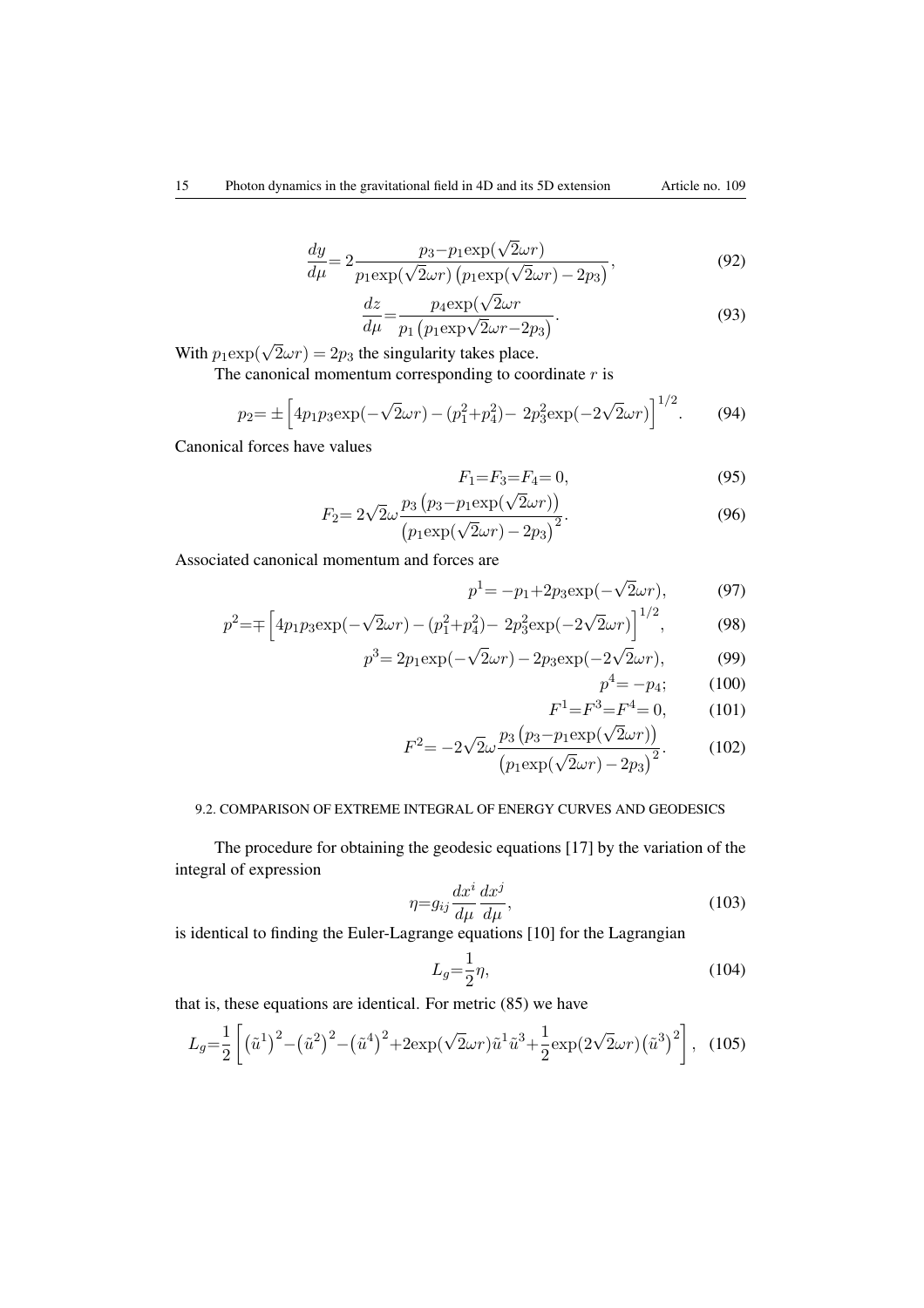where  $\tilde{u}^i$  are 4-velocities of geodesics. The constants of motion are the canonical momenta

$$
\tilde{p}_{\lambda} = \frac{\partial L_g}{\partial u^{\lambda}} \tag{106}
$$

corresponding to cyclic coordinates

$$
\tilde{p}_1 = \tilde{u}^1 + \exp(\sqrt{2}\omega r)\tilde{u}^3,
$$

$$
\tilde{p}_3 = \exp(\sqrt{2}\omega r)\tilde{u}^1 + \frac{1}{2}\exp(2\sqrt{2}\omega r)\tilde{u}^3,
$$
  

$$
\tilde{p}_4 = -\tilde{u}^4.
$$
 (107)

These equations, together with condition (89) for 4-velocities  $\tilde{u}^i = \partial x^i / \partial \tilde{\mu}$  with affine parameter  $\tilde{\mu}$  yield

$$
\frac{cdt}{d\tilde{\mu}} = -\tilde{p}_1 + 2\tilde{p}_3 \exp(-\sqrt{2}\omega r),\tag{108}
$$

$$
\frac{dr}{d\tilde{\mu}} = \pm \left[ -\tilde{p}_1^2 - \tilde{p}_4^2 + 4\tilde{p}_1 \tilde{p}_3 \exp(-\sqrt{2}\omega r) - 2\tilde{p}_3^2 \exp(-2\sqrt{2}\omega r) \right]^{1/2},\tag{109}
$$

$$
\frac{dy}{d\tilde{\mu}} = 2\left[\tilde{p}_1 \exp(-\sqrt{2}\omega r) - \tilde{p}_3 \exp(-2\sqrt{2}\omega r)\right],\tag{110}
$$

$$
\frac{dz}{d\tilde{\mu}} = -\tilde{p}_4. \tag{111}
$$

As a result, after substitution  $\tilde{p}_i^* = \tilde{p}_i / \tilde{p}_1$  in case  $\tilde{p}_1 \neq 0$  we obtain velocities as the derivatives of spatial coordinates with respect to time

$$
\dot{r}_g = \pm \frac{\left[ -(1 + \tilde{p}_4^*)^2 \right] \exp(2\sqrt{2}\omega r) + 4\tilde{p}_3^* \exp(\sqrt{2}\omega r) - 2(\tilde{p}_3^*)^2 \right]^{1/2}}{\exp(\sqrt{2}\omega r) - 2\tilde{p}_3^*},\tag{112}
$$

$$
\dot{y}_g = 2 \frac{\tilde{p}_3^* - \exp(\sqrt{2}\omega r)}{\exp(\sqrt{2}\omega r) \left[\exp(\sqrt{2}\omega r) - 2\tilde{p}_3^*\right]},
$$
\n(113)

$$
\dot{z}_g = \frac{\tilde{p}_4^* \exp(\sqrt{2}\omega r)}{\exp(\sqrt{2}\omega r) - 2\tilde{p}_3^*}.
$$
\nSolution by use of principle of stationary integral of energy (90)-(93) after

substitution  $p_i^* = p_i/p_1$  in case  $p_1 \neq 0$  gives velocities

$$
\dot{r} = \pm \frac{\left[(-1 + (p_4^*)^2)\exp(2\sqrt{2}\omega r) + 4p_3^* \exp(\sqrt{2}\omega r) - 2(p_3^*)^2\right]^{1/2}}{\exp(\sqrt{2}\omega r) - 2p_3^*},\tag{115}
$$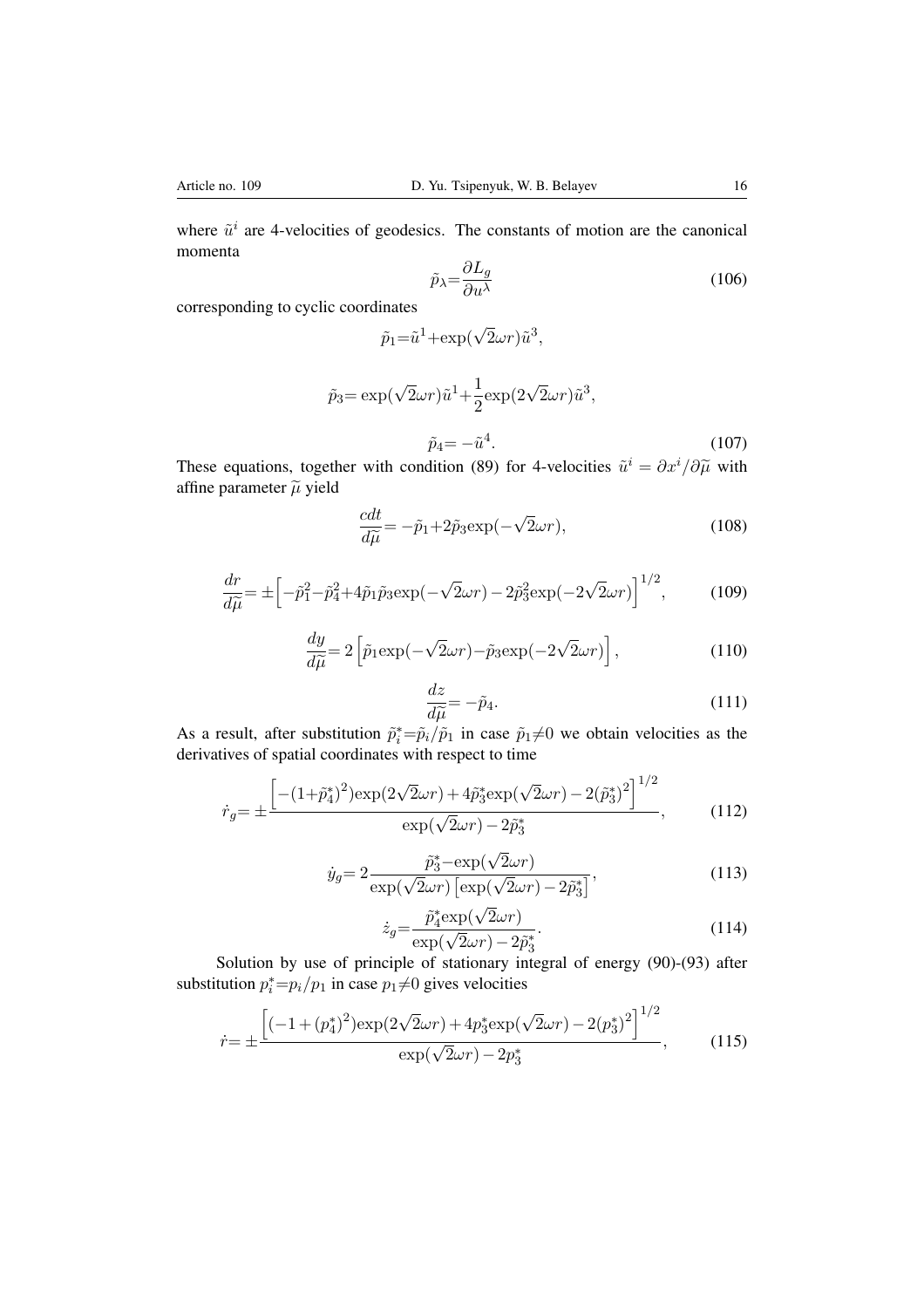$$
\dot{y} = 2 \frac{p_3^* - \exp(\sqrt{2}\omega r)}{\exp(\sqrt{2}\omega r) \left[\exp(\sqrt{2}\omega r) - 2p_3^*\right]},\tag{116}
$$

$$
\dot{z} = \frac{p_4^* \exp(\sqrt{2}\omega r)}{\exp(\sqrt{2}\omega r) - 2p_3^*}.\tag{117}
$$

Expressions (112)-(114) and (115)-(117) are identical. Thus, curves of extreme integral of a light-like particle energy coincide with isotropic geodesics in Goedel spacetime. Since it was shown in *§*5 that the first of these methods yields solutions consistent with the Fermat principle, we can conclude that for this stationary but not static space the solution of geometric optics coincide with null geodesics.

Although expressions for generalized momenta (16) are not themselves covariant, they give values (100), which coincide with covariant momenta

$$
p_g^j = g^{ij} \frac{\partial L_g}{\partial \tilde{u}^i} = \tilde{u}^j.
$$
\n(118)

These momenta are expressed by equations (108)-(111).

*E*0

### 10. INTRODUCTION OF THE PHOTON 4-MOMENTUM VIA ROTATIONS IN ESM **GENERALLY**

In addition to the (TS)-rotation (5) of 5-momenta [9]:

$$
\frac{E'}{c} = \frac{E}{c}\cosh\varphi_{TS} + p_s\sinh\varphi_{TS},\tag{119}
$$

$$
P' = P,\tag{120}
$$

$$
p_s' = p' \cosh \varphi_{TS} + \frac{E}{c} \sinh \varphi_{TS}
$$
 (121)

in ESM there is (XS)-rotation

$$
\frac{E'}{c} = \frac{E}{c},\tag{122}
$$

$$
P' = P \cosh \varphi_{XS} + p_s \sinh \varphi_{XS},\tag{123}
$$

$$
p'_s = p' \cosh \varphi_{XS} + P \sinh \varphi_{XS}.
$$
 (124)

With the help of these transformations from the components of photon 5-momentum (5) in a flat extended space, one can pass to the components of its 4-momentum in an arbitrary 4-dimensional space (7):

$$
\left(\frac{\hbar\omega}{c},\frac{\hbar\omega}{c},0\right) \rightarrow \left(\frac{\hbar\omega}{c}F^{T}(x_{i}),\frac{\hbar\omega}{c}F^{P}(x_{i}),\frac{\hbar\omega}{c}F^{S}(x_{i})\right),\qquad(125)
$$

where  $F^T(x_i)$ ,  $F^P(x_i)$ ,  $F^S(x_i)$  are functions of coordinates. Transformations are not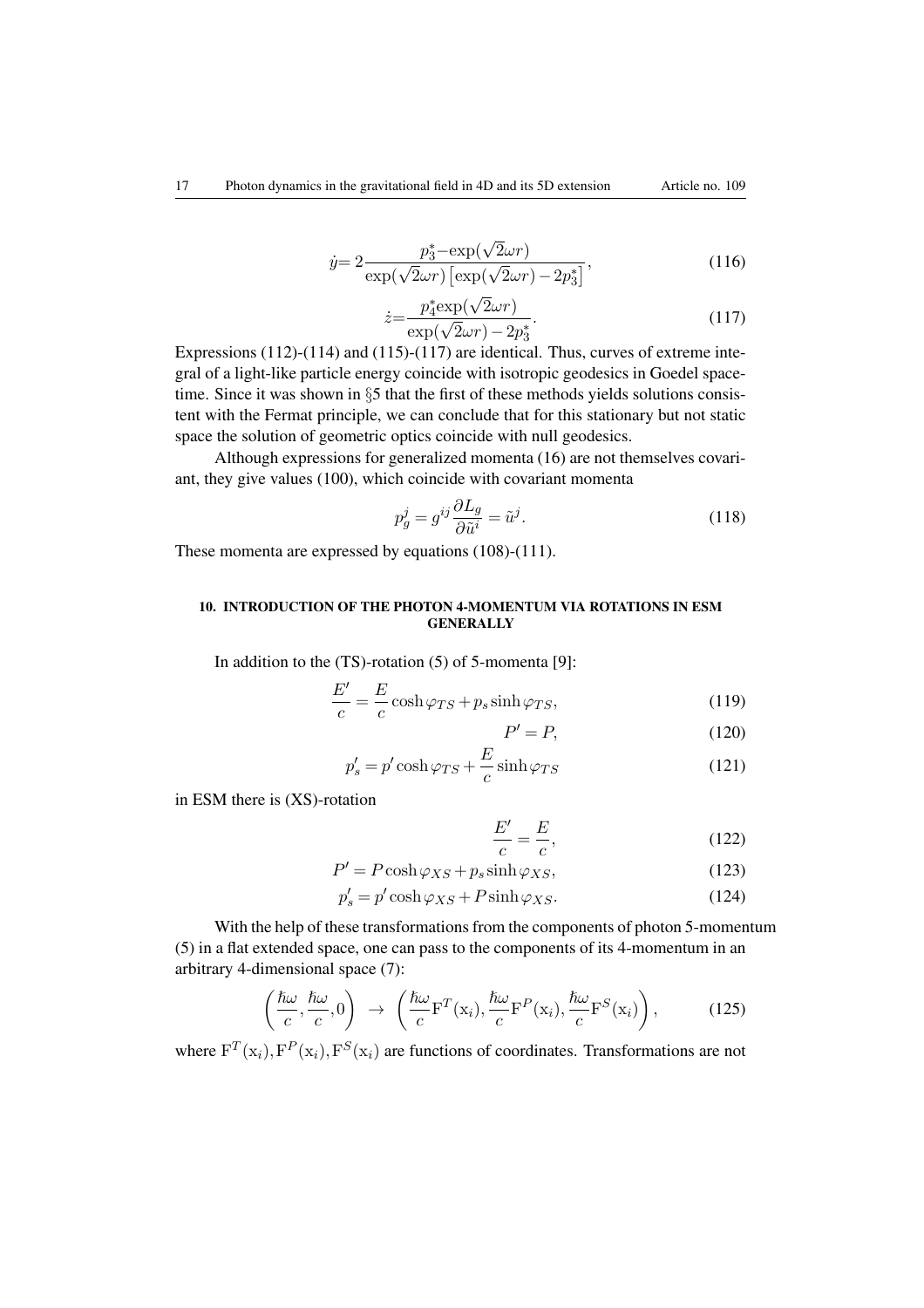communicative at specified angles of rotation  $\varphi_{TS}$  and  $\varphi_{XS}$ :

$$
(TS) - (XS) \neq (XS) - (TS). \tag{126}
$$

In the case of a material particle, a transformation (TX) is added to them.

#### 11. CONCLUSION

Canonical 4-momentum is the result given by variational principle of the stationary energy integral of photon. The physical energy and momentum of photon are matched exactly with the contravariant 4-momentum, since in the limit of the Minkovsky space it has momentum components with a sign coinciding with the direction of motion. This approach applied to the Schwarzschild space-time and Extended Space Model are compared. In ESM these energy and momentum in the embedded four-dimensional space-time are obtained by (TS)-turn that is corresponded to the photon's motion in space with refraction index  $n>1$ . With the help of (TS) and (XS) transformations from the components of photon 5-momentum in a flat extended space, one can pass to the components of its 4-momentum in an arbitrary 4-dimensional space. A transformation (TX) is added to them in the case of a material particle.

The identity of the generalized Fermat principles and the stationary energy integral of a light-like particle is proved. The virtual displacements of coordinates retain path of the light-like particle to be null in the pseudo-Riemann space-time, *i.e.* not lead to the Lorentz-invariance violation in locality and correspond to the variational principles of mechanics. The equivalence of the solutions given by the first principle, to the geodesics, means that the use of the second also turns out geodesics. The stationary energy integral principle gives a system of equations that has one equation more. This makes it possible to uniquely determine the affine parameter and energy-momentum vector of the particle.

A definite Lagrangian produces particle canonical momenta and forces acting on it in the coordinate frame. Contravariant forces are mapped to the components of the vector of the gravitational force. The four-force vector is not covariant. The value of the force acting on a particle depends on the choice of the coordinate frame, and therefore the quantities determined through them are meaningful only for weak gravity, for which its values asymptotically converge in the different coordinate frames. The analogy between the mechanics of particle motion in the Schwarzschild space and Newton's gravity theory allows to determine passive gravitational mass of the photon, which is equal to twice the mass of a material particles of the same energy determined from non-gravitational interactions. This corresponds to the result of Tolman for active gravity mass of photon. This discrepancy suggests that at annihilation of an electron and positron in addition to gamma quanta particles are released